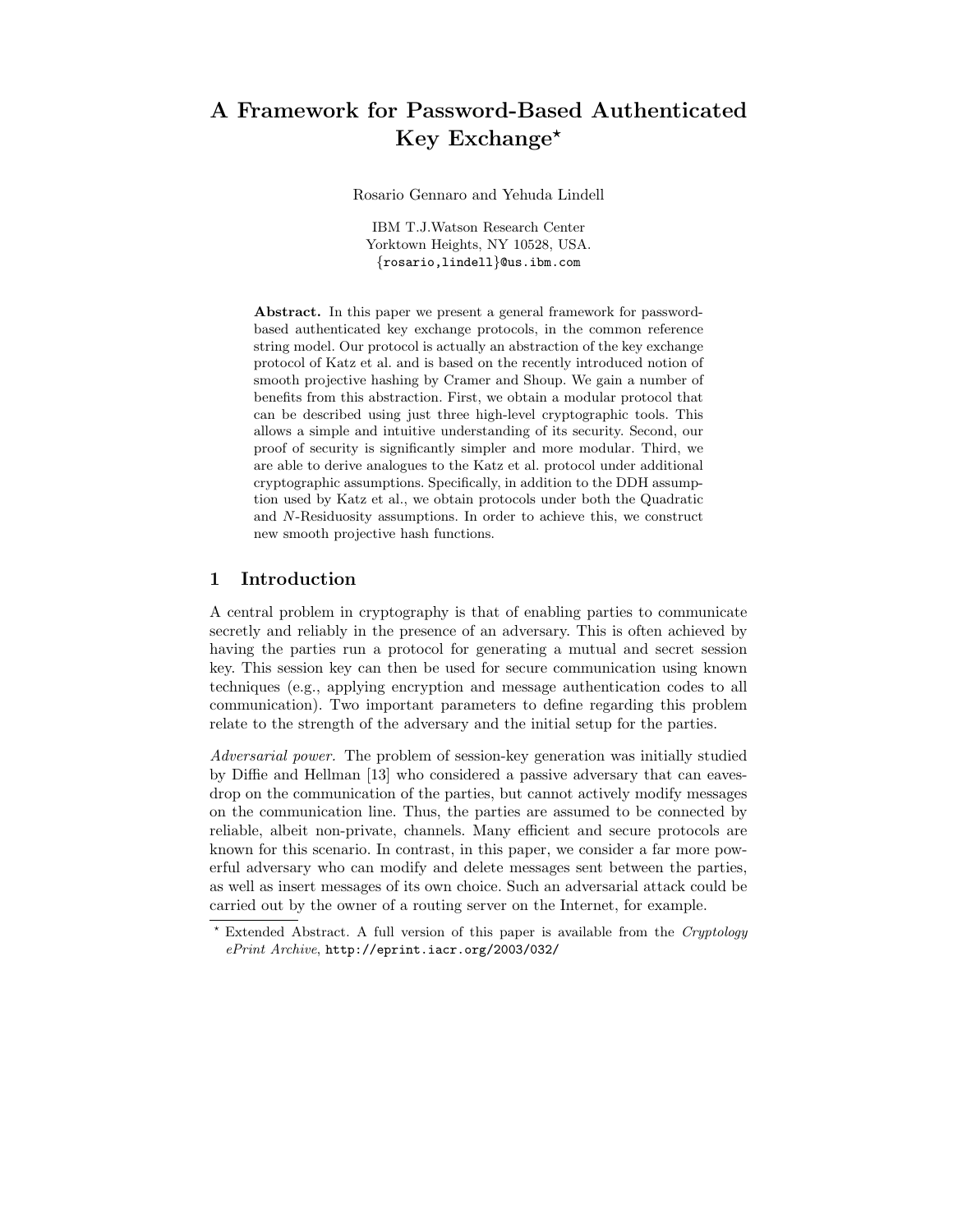Setup assumptions. In order to achieve authenticated key exchange, the parties Alice and Bob must hold some secret information. Otherwise, there is nothing preventing an adversary from pretending to be Bob while communicating with Alice (and vice versa). Thus, some initial setup assumption is required. Known setup assumptions range from the case that the parties share high entropy secret keys to the case that all they share are low entropy passwords that can be remembered and typed in by human users. Although many secure and efficient protocols exist for the high entropy case, our understanding of the low entropy case is far from satisfactory. This is despite the fact that the most common setup assumption used today in practice is that of passwords.

This paper focuses on the question of password-based key exchange in the face of a powerful, active adversary. Before proceeding further, we describe this setting in some more detail.

Password-based authenticated key-exchange. We consider a multi-party scenario where all pairs of parties share a password that is chosen uniformly from some small dictionary (the assumption of uniformity is made for simplicity only). The parties interact in a network in which an active adversary has full control over the communication lines. Essentially, this means that the parties cannot communicate directly with each other; rather, all communication is carried out via the adversary. Nevertheless, the parties attempt to generate session keys that they can then use to secretly and reliably communicate with each other. An immediate observation is that in this scenario it is impossible to guarantee that the adversary's success is negligible (where success means, for example, that it succeeds in learning the session key). This is because it can guess the password and then impersonate Bob while communicating with Alice. If its password guess was correct, then it clearly obtains the session key. The important point is that because the password dictionary may be small (i.e., polynomial in the security parameter), the success by the adversary in this naive attack may be quite high. This type of attack is called an on-line guessing attack and is inherent whenever security depends on low entropy passwords. The aim of password-based authenticated key exchange is thus to limit the adversary to such an attack only.

Prior related work. The first (unbroken) protocol suggested for password-based session-key generation was by Bellovin and Merritt [4]. This work was very influential and became the basis for much future work in this area [5, 26, 19, 22, 25, 27]. However, these protocols have not been proven secure and their conjectured security is based on heuristic arguments. Despite the strong need for secure password-based protocols, the problem was not treated rigorously until quite recently.

A first rigorous treatment of this problem was provided by Halevi and Krawczyk [18]. They actually considered an asymmetric hybrid model in which one party (the server) may hold a high entropy key and the other party (the human) may only hold a password. The human is also assumed to have secure access to a corresponding public-key of the server. The protocol of [18] provides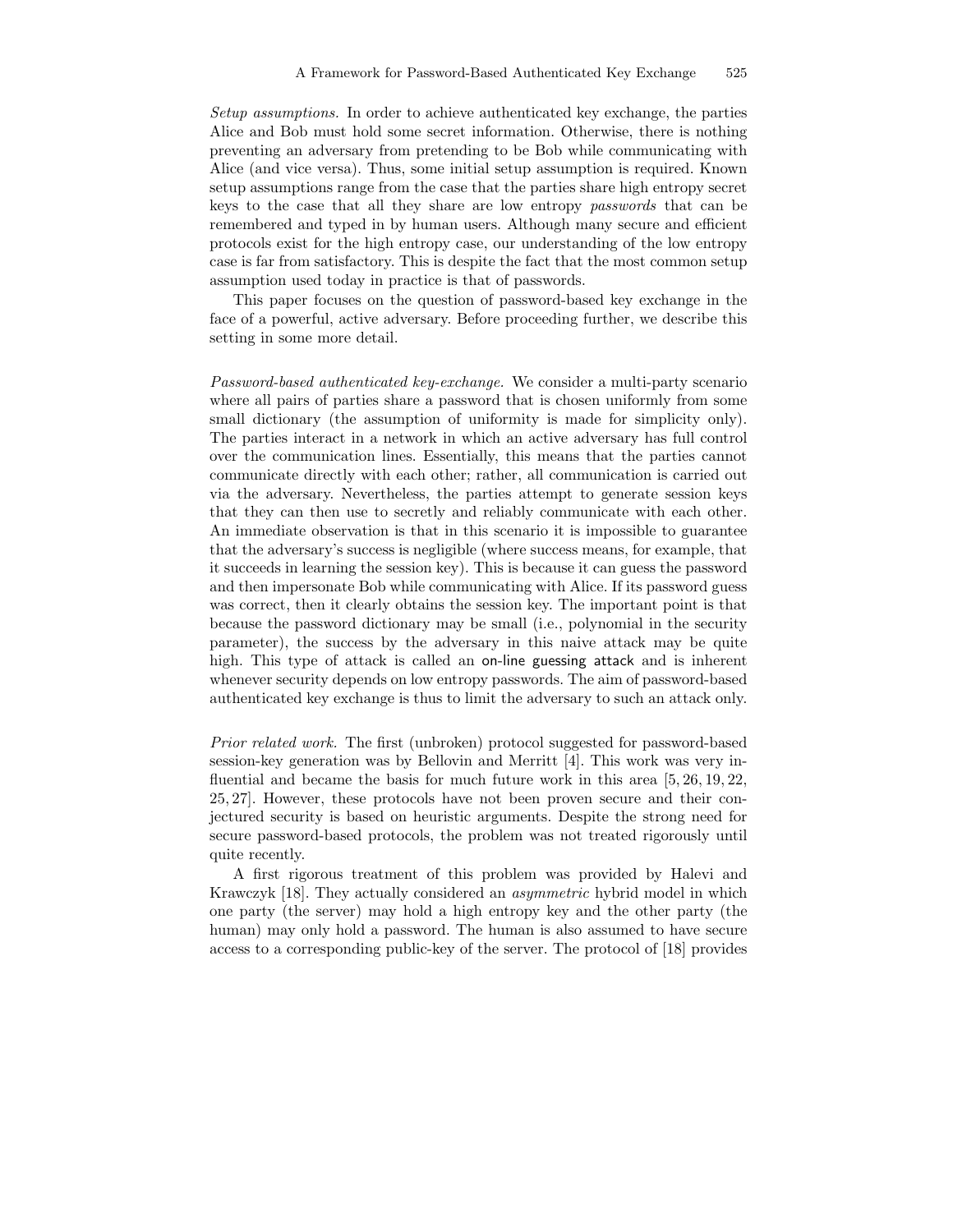a password-based solution; however, it requires additional setup assumptions beyond that of human passwords. The first (and only currently known) protocol to achieve security without any additional setup is that of Goldreich and Lindell [17]. Their protocol is based on general assumptions (i.e., the existence of trapdoor permutations) and constitutes a proof that password-based authenticated key exchange can actually be obtained. Unfortunately, the [17] protocol is not efficient and thus cannot be used in practice.

Recently, Katz, Ostrovsky and Yung (KOY) [21] presented a highly efficient protocol for the problem of password-based authenticated key-exchange in the common reference string model. In this model, it is assumed that all parties have access to a set of public parameters, chosen by some trusted third party. Although this is a stronger setup assumption than where only human passwords are shared, it is still significantly weaker than other models that have been studied (like, for example, the Halevi–Krawczyk model). Furthermore, in practice there are settings in which such a setup can reasonably be implemented at little cost.<sup>1</sup> The KOY protocol is based on the Decisional Diffie-Hellman (DDH) assumption and has complexity that is only 5–8 times the complexity of unauthenticated key-exchange protocols. We remark that our work was borne out of an abstraction of the KOY protocol.

We note that password-based authenticated key-exchange protocols in the password only setting have been presented in the random oracle model [1, 6]. In this model, all parties are assumed to have oracle access to a totally random (universal) function [2]. The common interpretation of such results is that security is likely to hold even if the random oracle is replaced by a ("reasonable") concrete function known explicitly to all parties (e.g., SHA-1). However, it has been shown that it is impossible to replace the random oracle in a generic manner with any concrete function [7]. Thus, the proofs of security of these protocols are actually heuristic in nature.

### 1.1 Our Contributions

In this paper, we present a framework for password-based authenticated keyexchange protocols in the common reference string model. Our construction is an abstraction of the KOY protocol [21] and uses non-malleable commitments [14], one-time signature schemes and the smooth projective hash functions of Cramer and Shoup [10]. The advantages of this abstraction are as follows:

- 1. The security of the resulting protocol can be intuitively understood. Our work can thus also be seen as an "explanation" of the KOY protocol (in a similar way to the fact that [10] can be seen as an explanation of [9]).
- 2. The proof of our protocol is significantly simpler than that of [21], although there are definite similarities in the high-level overview of the proof (see [20]

 $1$  An example of where it is reasonable to assume a common reference string is when a large organization wishes to implement secure login for its employees. In this case, the organization is trusted to choose the common reference string properly, and this string can then be hardwired into the software code.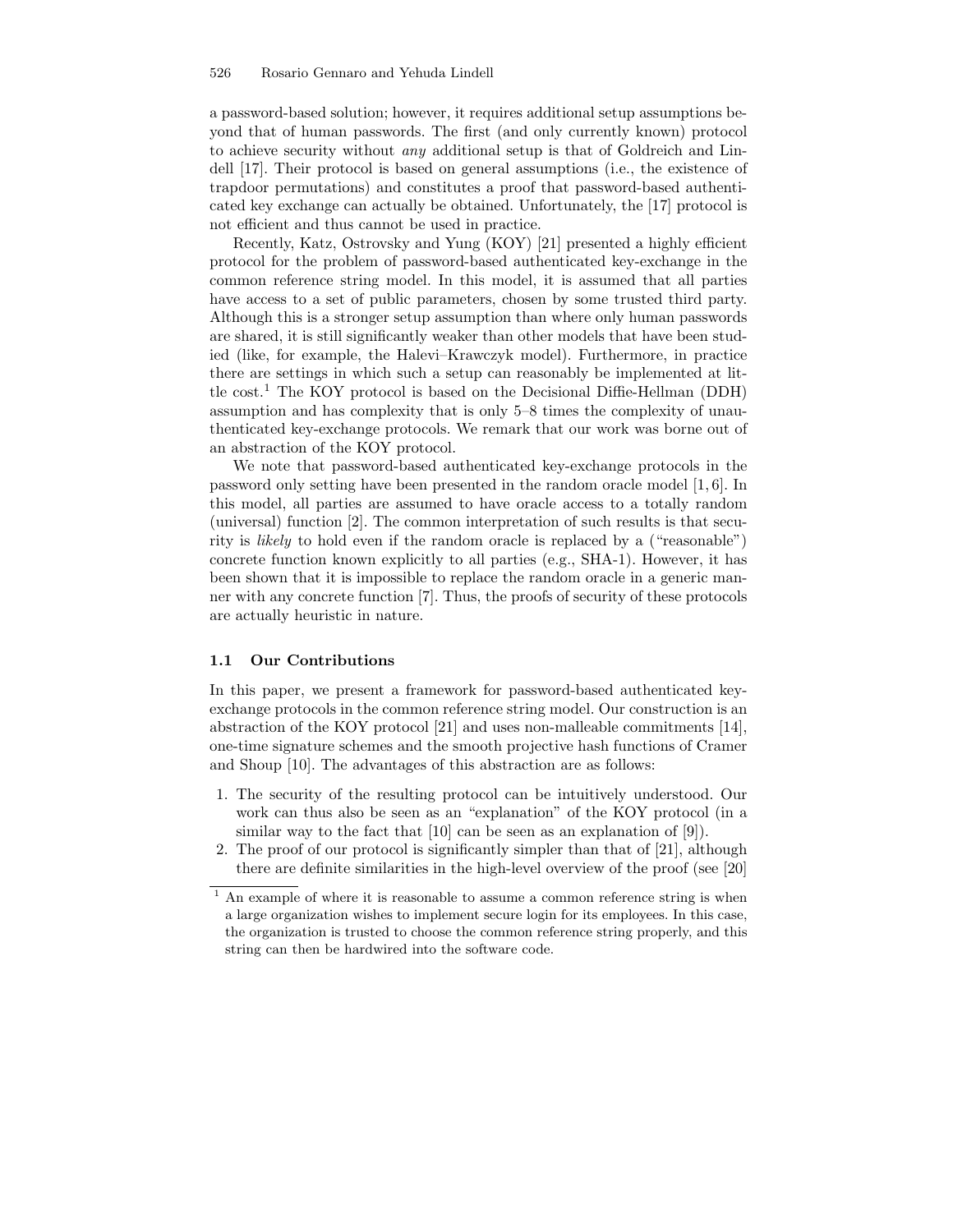for a full proof of the protocol of [21]). Having abstracted out the building blocks of the protocol, the exact requirements on each element of the protocol also become clearer. One specific result of this is that by slightly modifying the protocol of [21], we are able to show that non-malleable commitments suffice (in contrast to [21] whose proof heavily relies on the fact that they use an encryption scheme that is secure against adaptive chosen-ciphertext attacks (CCA2)).

3. The KOY protocol assumes the DDH assumption. We demonstrate additional instantiations of the framework and obtain password-based authenticated key-exchange protocols under both the Quadratic Residuosity and N-Residuosity assumptions. The resulting protocol for N-Residuosity is also highly efficient. In contrast, the protocol based on Quadratic Residuosity is less efficient, but has the advantage of being based on a more standard assumption.

Before presenting our protocol, we briefly (and informally) describe its components (we stress that the descriptions below are very high-level and thus are not accurate):

- Non-interactive non-malleable commitments [14]: A non-malleable commitment scheme has the property that given a commitment to a value  $x$ , it is hard to generate a commitment to a *related* value  $y$  (with probability that is greater than the a priori probability). Non-interactive non-malleable commitments are known to exist in the common reference string model [11, 12]. We actually need these commitments to be *perfectly binding*. In the common reference string model, such schemes can be obtained from any public-key encryption scheme that is non-malleable against chosen-plaintext attacks [12]. The common reference string for the non-malleable commitments is taken as the common reference string for our password protocol.
- Smooth projective hashing [10]: Let X be a set and  $L \subset X$  a language. Loosely speaking, a hash function  $H_k$  that maps X to some set is projective if there exists a projection key that defines the action of  $H_k$  over the subset L of the domain X. That is, there exists a projection function  $\alpha(\cdot)$  that maps keys k into their projections  $s = \alpha(k)$ . The projection key s is such that for every  $x \in L$  it holds that the value of  $H_k(x)$  is uniquely determined by s and x. In contrast, nothing is guaranteed for  $x \notin L$ , and it may not be possible to compute  $H_k(x)$  from s and x. A smooth projective hash function has the additional property that for  $x \notin L$ , the projection key s actually says nothing about the value of  $H_k(x)$ . More specifically, given x and  $s = \alpha(k)$ , the value  $H_k(x)$  is uniformly distributed (or statistically close) to a random element in the range of  $H_k$ .

An interesting feature of smooth projective hashing is that if  $L$  is an NPlanguage, then for every  $x \in L$  it is possible to compute  $H_k(x)$  using the projection key  $s = \alpha(k)$  and a witness of the fact that  $x \in L$ .

In this paper we prove another important property of smooth projective hash functions that holds when L is a hard-on-the-average NP-language. For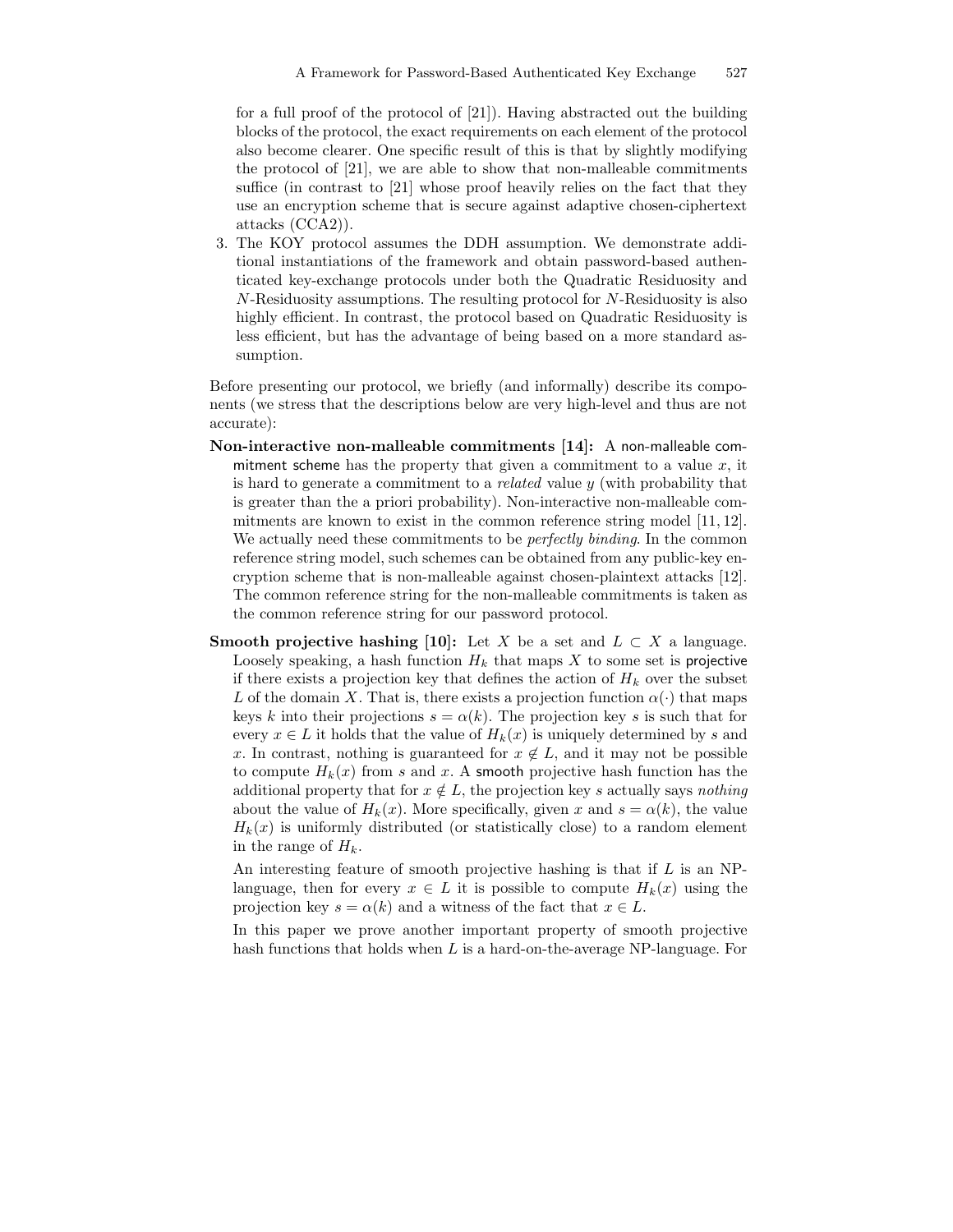a random  $x \in_R L$ , given x and  $s = \alpha(k)$  the value  $H_k(x)$  is *computationally indistinguishable* from a random value in the range of  $H_k(x)$ . Thus, even if  $x \in L$ , the value  $H_k(x)$  is pseudorandom, unless a witness is known. (Of course, as described above, for  $x \notin L$  the value of  $H_k(x)$  is statistically close to a random element in the range of  $H_k$ .)

Our protocol uses a very simple combination of the above tools. In particular, we define a hard-on-the-average NP-language  $L = \{(c, m)\}\)$ , where c is a nonmalleable commitment to  $m$ . (Notice that for a randomly generated commitment, it is hard to know whether or not  $c$  is a commitment to  $m$ , even given  $m$ .) The basic idea behind the protocol is to have the parties exchange non-malleable commitments of the joint password and compute the session key by applying smooth projective hash functions to these commitments. The smooth projective hash functions that they use are based on the hard language L described above. That is, let  $w$  be the parties' joint password. Then, for a commitment  $c$  we have that  $(c, w) \in L$  if and only if c is a commitment of the password w. An informal (and incomplete) description of the protocol appears in Figure 1. We stress that this protocol description is incomplete. In particular, a one-time signature scheme and an additional exchange of a projection key and hash value should also be included.

Security of the protocol framework: We now explain why the protocol is secure. First, consider the case that the adversary passively eavesdrops on a protocol execution between two parties. The security of the session key in this case is based on the above-described property of smooth projective hash functions over hard languages. Specifically, the adversary sees  $(c, s, c', s')$  where c and c' are randomly generated commitments of w; in other words,  $(c, w)$ ,  $(c', w) \in_R L$ . Therefore,  $H_k(c, w)$  and  $H_{k'}(c', w)$  are pseudorandom and the generated session key is secure. Next, assume that the adversary sends one of the parties a commitment c that it generated itself. If c is a commitment to some value  $w'$  which is not the correct password, then the statement  $(c, w)$  is not in the language L. Therefore, by the smoothness of  $H_k$ , the part of the key  $H_k(c, w)$  is statistically close to uniform with respect to the adversary (who only sees s and not  $k$ ). Thus, as above, the generated key meets the requirements for a secret session key. (That is, the adversary has only a negligible advantage in distinguishing the session key output by the parties from a uniformly distributed key that is chosen independently of the protocol.)

The only "bad event" that can occur is if the adversary itself generates a commitment to the correct password  $w$ . In this case, we cannot say anything about the security of the session key. However, the adversary can succeed in generating such a commitment with only the same probability as guessing the password outright. This is due to the non-malleability of the commitment scheme which implies that all the "correct" commitments that the adversary sees throughout the executions do not help it in generating any new "correct" commitment. Thus, the adversary's success probability is essentially limited to its probability of guessing the password on-line.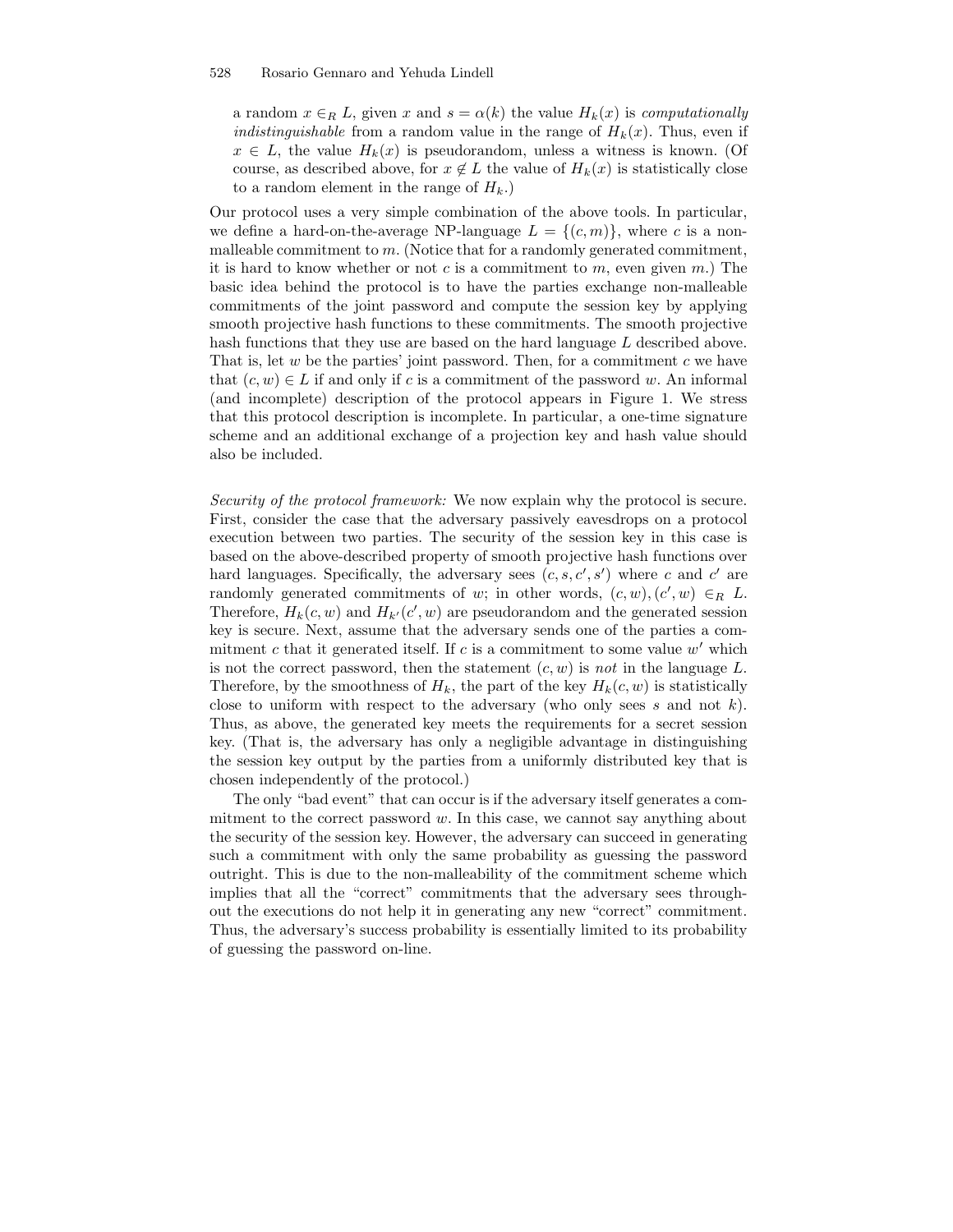### Password-Based Session-Key Exchange

- Common reference string: a common reference string  $\rho$  for a nonmalleable non-interactive commitment scheme.
- Common input: a shared (low-entropy) password  $w$ .
- The protocol:
	- 1. Party  $P_1$  computes a commitment  $c = C_\rho(w)$  using common reference string  $\rho$  and sends it to party  $P_2$ .
	- 2. Party  $P_2$  chooses a key k for the smooth projective hash function (for the language L described above), and sends its projection  $s = \alpha(k)$  to  $P_1$ .

In addition,  $P_2$  computes another commitment  $c' = C_\rho(w)$  and sends it to party  $P_1$ .

- 3. Party  $P_1$  chooses another key  $k'$  for the smooth projective hash function, and sends its projection  $s' = \alpha(k')$  to  $P_2$ .
- Session key definition: Both parties compute the session key to be  $H_k(c, w) \oplus H_{k'}(c', w).$ 
	- 1.  $P_1$  computes  $H_k(c, w)$  using the projection s and its knowledge of a witness for the fact that  $c$  is a commitment to the password  $w$  (it knows a witness because it generated c). In contrast, it computes  $H_{k'}(c', w)$ using its knowledge of  $k'$  (and without a witness).
	- 2.  $P_2$  computes  $H_k(c, w)$  using its knowledge of k, and  $H_{k'}(c', w)$  using s' and its knowledge of a witness.

Fig. 1. An informal and incomplete description of the protocol framework

Our constructions of smooth projective hash functions. One of the main contributions of this paper regards our use of the recently introduced notion of smooth projective hash functions [10]. First, we find a new and novel application of this notion to password-based key exchange. Second, we construct new smooth projective hash functions for languages not considered by [10]. Specifically, we construct smooth projective hash functions for the language of pairs  $(c, m)$  where c is an encryption of m by a CCA2-secure encryption scheme [14]. This suffices for our protocol framework since any CCA2-secure encryption scheme can be used as a non-interactive non-malleable commitment scheme (in the common reference string model). The KOY protocol implicitly contains one such construction for the encryption scheme of Cramer and Shoup based on the DDH assumption [9]. We prove this fact and then build new smooth projective hash functions for the recent CCA2-secure encryption schemes of Cramer and Shoup [10] that are based on the quadratic residuosity and N-residuosity assumptions. Our constructions of these smooth projective hash functions build on the work of [10]. However, it is important to notice the difference between their constructions and ours.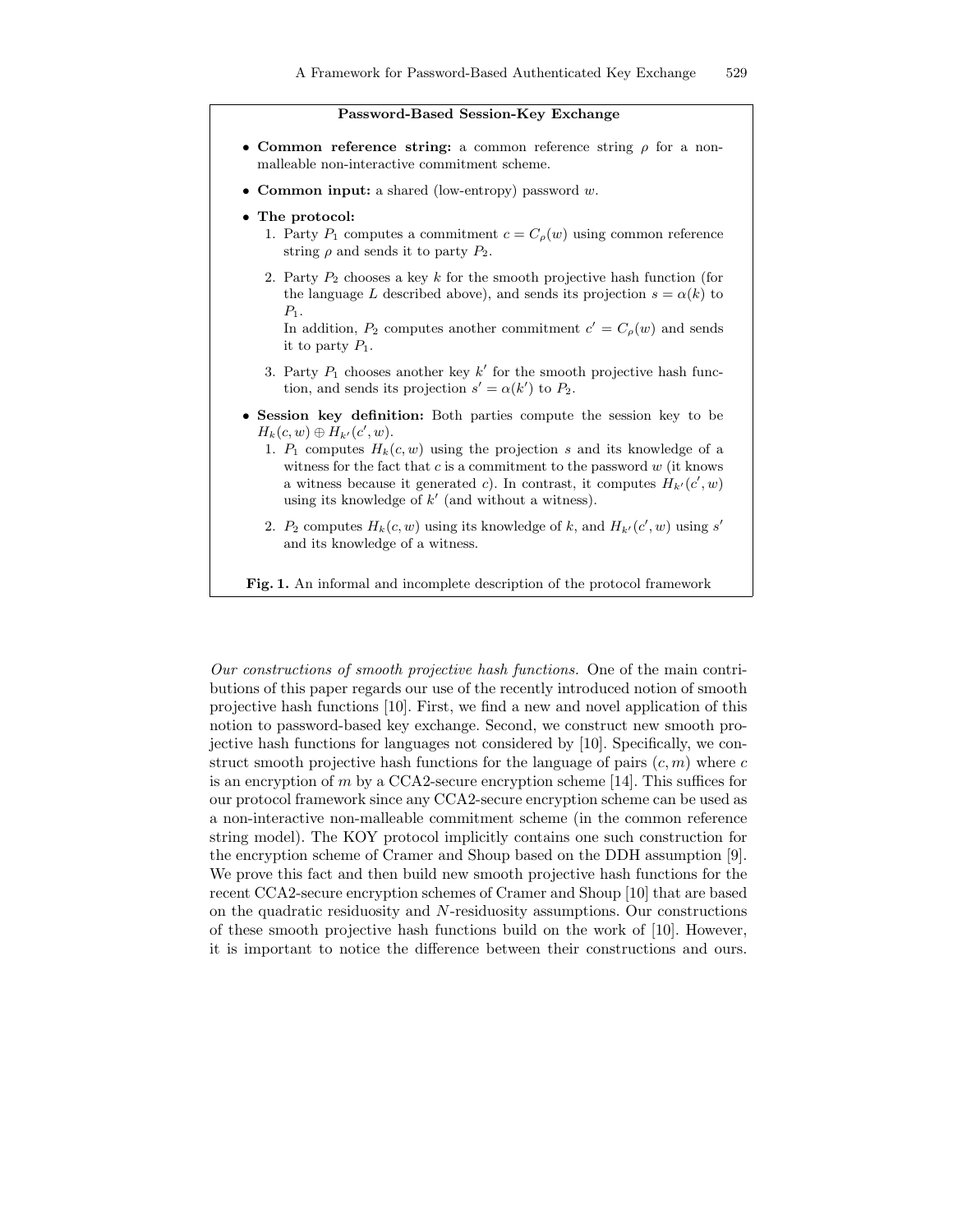#### 530 Rosario Gennaro and Yehuda Lindell

Consider the case of quadratic residuosity, for example. The smooth projective hash function constructed by [10] is for the language of quadratic residues in  $\mathbb{Z}_N^* .$  In contrast, our construction is for the far more involved language of pairs of plaintexts and ciphertexts for the entire encryption scheme of [10]. We remark that our constructions require a careful combination of ideas from both [10] and [21].

In addition to providing new constructions, we also make some modifications to the definition of smooth projective hash functions, as presented in [10]. We both strengthen and weaken their definition (in different ways) so that it suffices for our application. This different use may also open the door to further applications.

Editorial Remark: Due to lack of space in this abstract, a number of important sections have been omitted. Specifically, both the formal definition of passwordbased authenticated key-exchange and the proof of security for our password protocol have been omitted (we remark that we use the definition of [1]). Also, only one out of the three construction of smooth projective hash functions is presented. The full version of the paper contains all of the missing material.

# 2 Smooth Projective Hash Functions

A central element of our new framework for password-based key exchange is the recently introduced notion of *smooth projective hashing* of Cramer and Shoup [10]. However, their precise definition actually does not suffice for our application. Rather, we use a variant of their definition. In this abstract, we present only our variant of the definition, and briefly describe the differences between the two notions. We begin by defining hard subset membership problems which form the basis for the smooth projective hash functions that are of interest to us.

*Notation.* The security parameter is denoted by n. For a distribution  $D, x \leftarrow D$ denotes the action of choosing x according to D. We denote by  $x \in_R S$  the action of uniformly choosing an element from the set S. Finally, we denote statistical closeness of probability ensembles by  $\stackrel{s}{\equiv}$ , and computational indistinguishability by  $\stackrel{c}{\equiv}$ .

Subset membership problems. Intuitively, a hard subset membership problem is a problem for which "hard instances" can be efficiently sampled. More formally, a subset membership problem  $\mathcal I$  specifies a collection  $\{I_n\}_{n\in\mathbb N}$  such that for every n,  $I_n$  is a probability distribution over problem instance descriptions  $\Lambda$ . A problem instance description defines a set and a hard language for that set. Formally, each instance description  $\Lambda$  specifies the following:

1. Finite, non-empty sets  $X_n, L_n \subseteq \{0,1\}^{\text{poly}(n)}$  such that  $L_n \subset X_n$ , and distributions  $D(L_n)$  over  $L_n$  and  $D(X_n \backslash L_n)$  over  $X_n \backslash L_n$ .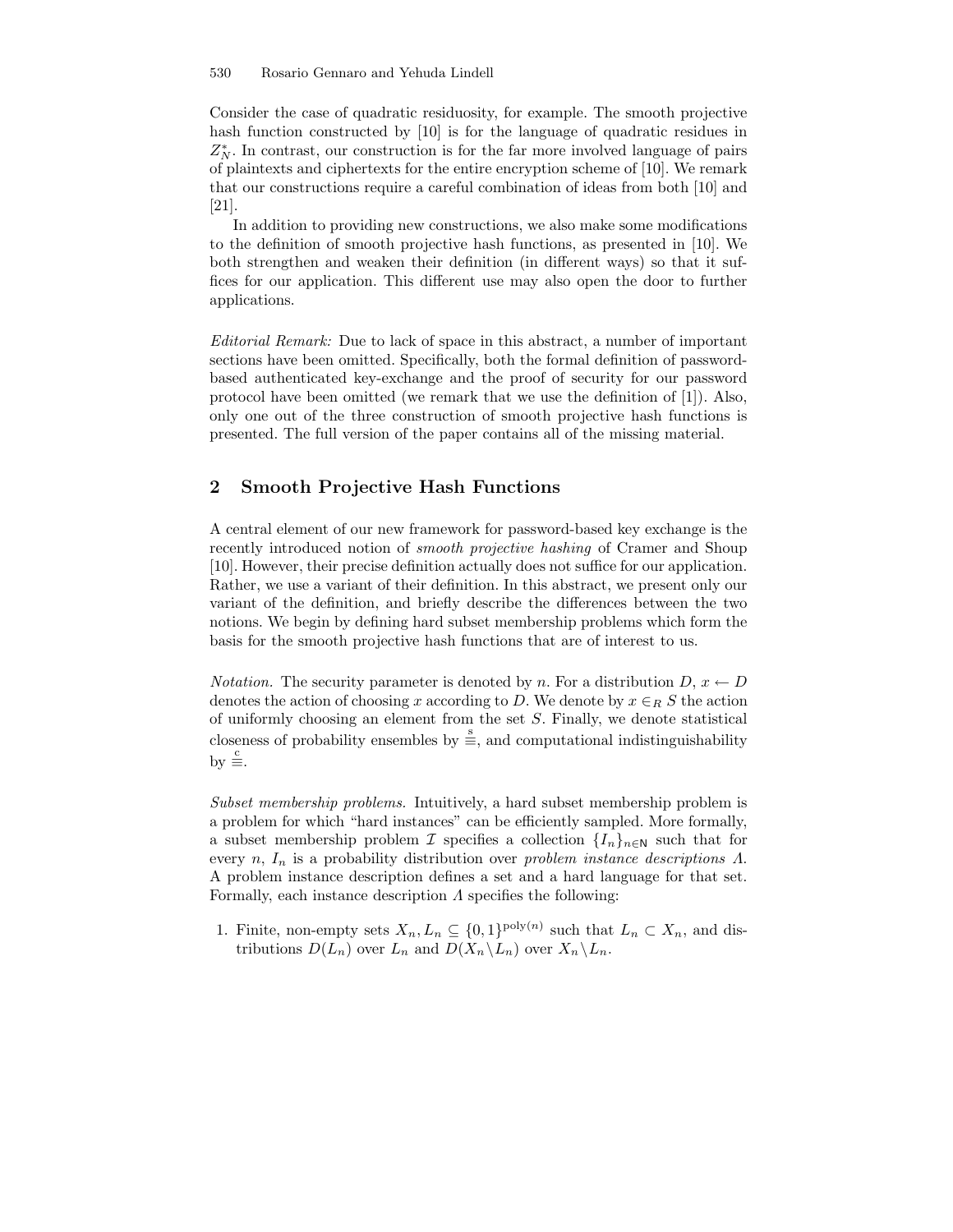2. A witness set  $W_n \subseteq \{0,1\}^{\text{poly}(n)}$  and an NP-relation  $R_n \subseteq X_n \times W_n$ .  $R_n$  and  $W_n$  must have the property that  $x \in L_n$  if and only if there exists  $w \in W_n$ such that  $(x, w) \in R_n$ .

We are interested in subset membership problems  $\mathcal I$  which are efficiently samplable. That is, the following algorithms must exist:

- 1. Problem instance samplability: a probabilistic polynomial-time algorithm that upon input  $1^n$ , samples  $\Lambda = (X_n, D(X_n \backslash L_n), L_n, D(L_n), W_n, R_n)$  from the distribution of problem instances  $I_n$ .
- 2. Instance member samplability: a probabilistic polynomial-time algorithm that upon input  $1^n$  and an instance  $(X_n, D(X_n \setminus L_n), L_n, D(L_n), W_n, R_n)$ , samples  $x \in L_n$  according to distribution  $D(L_n)$ , together with a witness w for which  $(x, w) \in R_n$ .
- 3. Instance non-member samplability: a probabilistic polynomial-time algorithm that upon input  $1^n$  and an instance  $(X_n, D(X_n \setminus L_n), L_n, D(L_n), W_n, R_n)$ , samples  $x \in X_n \backslash L_n$  according to distribution  $D(X_n \backslash L_n)$ .

We are now ready to define hard subset membership problems:

**Definition 1.** (hard subset membership problems): Let  $V(L_n)$  be the following random variable: Choose a problem instance  $\Lambda$  according to  $I_n$ , a value  $x \in L_n$ according to  $D(L_n)$  (as specified in A), and then output  $(\Lambda, x)$ . Similarly, define  $V(X_n \backslash L_n)$  as follows: Choose a problem instance  $\Lambda$  according to  $I_n$ , a value  $x \in X_n \backslash L_n$  according to  $D(X_n \backslash L_n)$  (as specified in  $\Lambda$ ) and then output  $(\Lambda, x)$ . Then, we say that a subset membership problem  $\mathcal I$  is hard if

$$
\left\{V(L_n)\right\}_{n\in\mathbb{N}}\stackrel{\text{c}}{=}\left\{V(X_n\backslash L_n)\right\}_{n\in\mathbb{N}}
$$

In other words,  $\mathcal I$  is hard if random members of  $L_n$  cannot be distinguished from random non-members (according to the specified distributions). In order to simplify notation, from here on we drop the subscript of  $n$  from all sets. However, all mention of sets  $X$  and  $L$  etc., should be understood as having being sampled according to the security parameter n.

Smooth projective hash functions. We present the notion of smooth projective hash functions in the context of hard subset membership problems. Thus, the sets  $X$  and  $L$  mentioned below should be thought of those derived from such a problem. Loosely speaking a smooth projective hash function is a function with two keys. The first key maps the entire set  $X$  to some set  $G$ . The second key (called the projection key) is such that it can be used to correctly compute the mapping of L to G. However, it gives no information about the mapping of  $X\backslash L$ to G. In fact, given the projection key, the distribution over the mapping of  $X\setminus L$ to G is statistically close to uniform (or "smooth"). We now present the formal definition.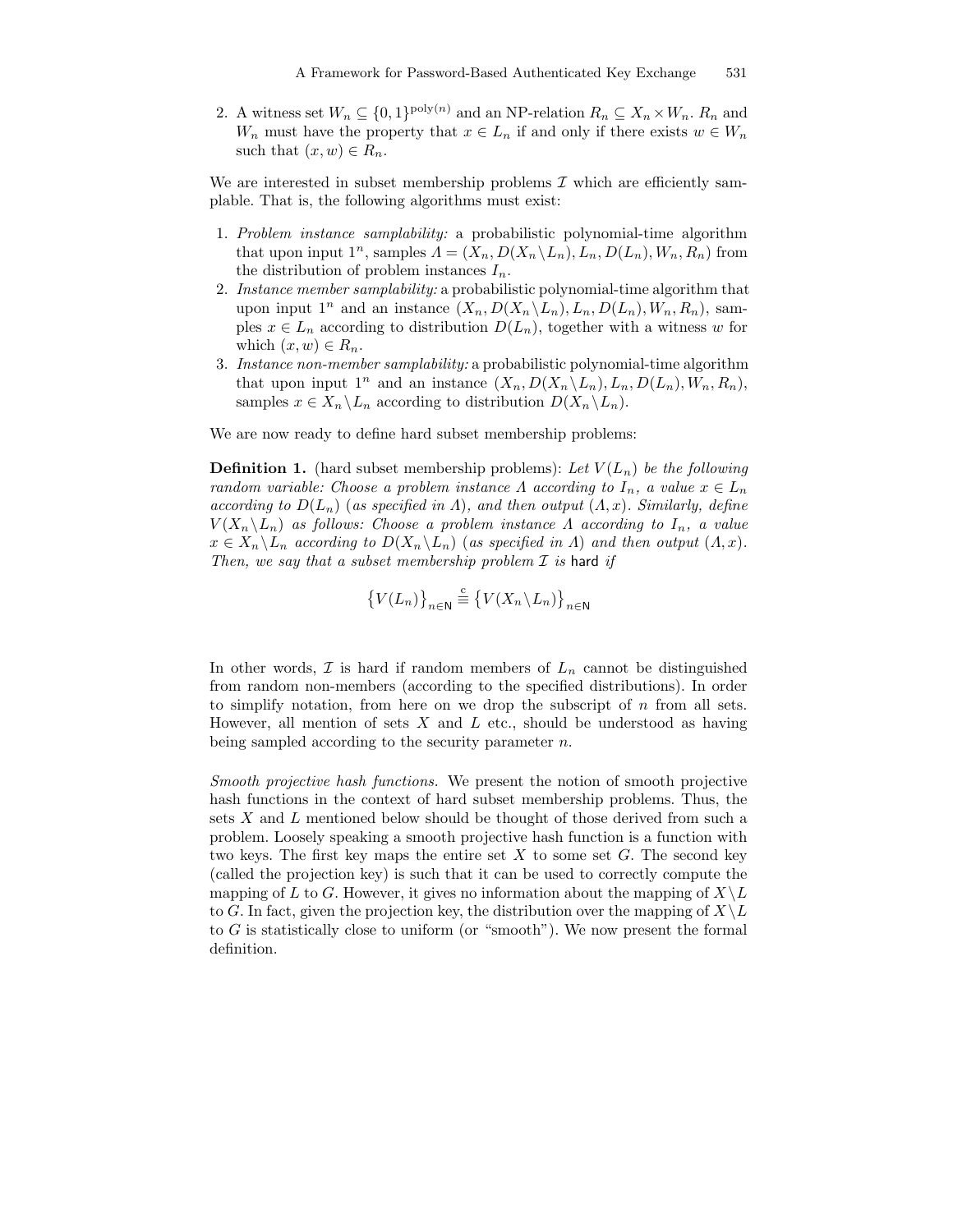#### 532 Rosario Gennaro and Yehuda Lindell

Let X and G be finite, non-empty sets and let  $\mathcal{H} = \{H_k\}_{k\in K}$  be a collection of hash functions from  $X$  to  $G$ . We call  $K$  the key space of the family. Now, let L be a non-empty, proper subset of X (i.e., L is a language). Then, we define a key projection function  $\alpha : K \times X \to S$ , where S is the space of key projections. Informally, the above system defines a projective hash system if for  $x \in L$ , the projection key  $s_x = \alpha(k, x)$  uniquely determines  $H_k(x)$ . (Ignoring issues of efficiency, this means that  $H_k(x)$  can be computed given only  $s_x$  and  $x \in L$ . We stress that the projection key  $s = \alpha(k, x)$  is only guaranteed to determine  $H_k(x)$  when  $x \in L$ , and nothing is guaranteed otherwise. Formally,

**Definition 2.** (projective hash functions): The family  $(\mathcal{H}, K, X, L, G, S, \alpha)$  is a projective hash family if for all  $k \in K$  and  $x \in L$ , it holds that the value of  $H_k(x)$ is uniquely determined by  $\alpha(k, x)$  and x.

Of course, projective hash functions can always be defined by taking  $\alpha(k, x) =$ k. However, we will be interested in smooth projective hash functions which have the property that for every  $x \in X \backslash L$ , the projection key  $s_x = \alpha(k, x)$ , reveals (almost) nothing about the value  $H_k(x)$ . More exactly, for  $x \notin L$  chosen according to  $D(X \backslash L)$ , the distribution of  $H_k(x)$  given  $s_x = \alpha(k, x)$  should be statistically close to uniform. Formally,

**Definition 3.** (smooth projective hash functions: Let  $(\mathcal{H}, K, X, L, G, S, \alpha)$  be a projective hash family. Then, for every  $x \in X \backslash L$  let  $V(x, \alpha(k, x), H_k(x))$  be the following random variable: choose  $k \in_R K$  and output  $(x, \alpha(k, x), H_k(x))$ . Similarly, define  $V(x, \alpha(k, x), g)$  as follows: choose  $k \in_R K$  and  $g \in_R G$  and output  $(x, \alpha(k, x), g)$ . Then, the projective hash family  $(\mathcal{H}, K, X, L, G, S, \alpha)$  is smooth if for all  $x \in X \backslash L$ 

$$
\left\{V(x,\alpha(k),H_k(x))\right\}_{n\in\mathbb{N}}\overset{\mathrm{s}}{=}\left\{V(x,\alpha(k),g)\right\}_{n\in\mathbb{N}}
$$

To summarize, a smooth projective hash function has the property that a projection of a key may be computed which enables the computation of  $H_k(x)$  for  $x \in L$ , but gives almost no information about the value of  $H_k(x)$  for  $x \notin L$ .

Efficient smooth projective hash functions. We say that a smooth projective hash family is efficient if the following algorithms exist:

- 1. Key sampling: a probabilistic polynomial-time algorithm that upon input  $1<sup>n</sup>$ samples  $k \in K$  uniformly at random.
- 2. Projection computation: a deterministic polynomial-time algorithm that upon input  $1^n, k \in K$  and  $x \in X$ , outputs  $s_x = \alpha(k, x)$ .
- 3. Efficient hashing from key: a deterministic polynomial-time algorithm that upon input  $1^n$ ,  $k \in K$  and  $x \in X$ , outputs  $H_k(x)$ .
- 4. Efficient hashing from projection key and witness: a deterministic polynomialtime algorithm that upon input  $1^n, x \in L$ , a witness w such that  $(x, w) \in R$ , and  $s_x = \alpha(k, x)$  (for some  $k \in K$ ), computes  $H_k(x)$ .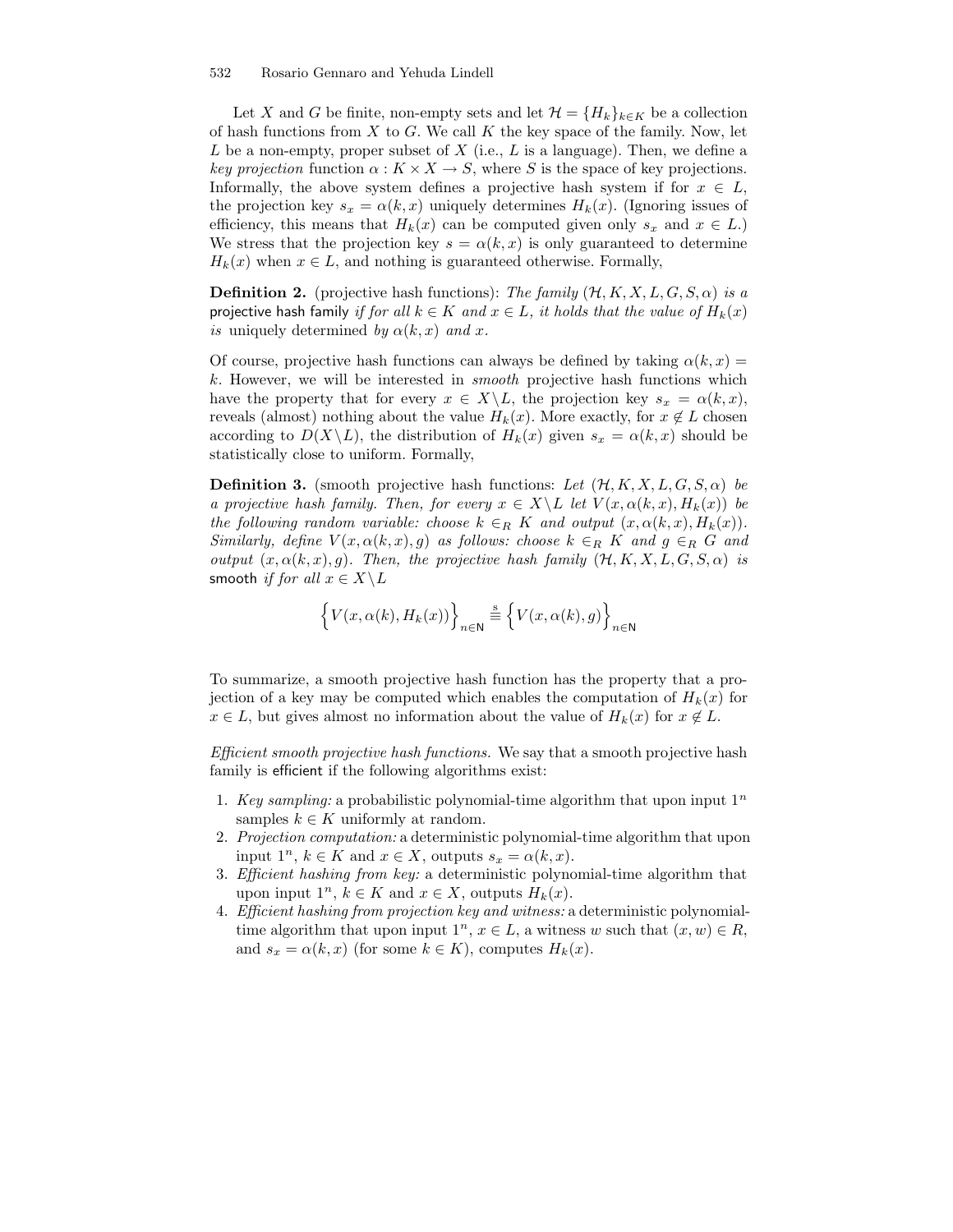We note an interesting and important property of such hash functions. For  $x \in L$ , it is possible to compute  $H_k(x)$  in two ways: either by knowing the key k (as in item 3 above) or by knowing the projection  $s_x$  of the key, and a witness for x (as in item 4 above). This property plays a central role in our password-based protocol.

A new property of smooth projective hash functions that we prove in this paper is that for a randomly chosen  $x \in_R L$  the value  $H_k(x)$  is *computationally indistinguishable* from a random element in the range of  $H_k$ , even when given  $s_x = \alpha(k, x)$ . This essentially implies that the two ways described above to compute  $H_k(x)$  are the *only* two efficient ways.

### 2.1 Differences from the Original Definition

As we have mentioned, our definition of smooth hashing differs from the one presented in [10]. Here we describe the main differences between the two notions:

- 1. The definition of hard subset membership problems in [10] relates only to the uniform distributions over  $X$  and  $L$ , whereas we allow any samplable distributions over L and  $X \backslash L$ .
- 2. The definition in [10] requires the projection to be a function of the key only; i.e.,  $\alpha: K \to S$ . The value  $s = \alpha(k)$  then uniquely defines the value of  $H_k(x)$ for every  $x \in L$ . In contrast, we allow the projection to be element dependent. Notice that this is a weaker requirement because smooth hashing of the original definition always satisfies this condition (i.e., define  $\alpha(k, x) = \alpha(k)$ ) for all  $x$ ).
- 3. The original smoothness property in [10] relates to the case that the element x is randomly chosen in  $X\setminus L$  (according to the distribution  $D(X\setminus L)$ ). However, for our application, we need to deal with the case that  $x$  is *adversarially chosen.* We therefore require smoothness with respect to every  $x \in X \backslash L$ . This is clearly a strengthening of the requirement. (We note that the notion of  $\epsilon$ -universal hashing in [10] does relate to the case of an arbitrary  $x \in X \backslash L$ ; however, their notion of smooth hashing does not.)

We remark that the weakening of the projection requirement actually makes it harder to satisfy the stronger smoothness property. This is because we must rule out the case that the adversary finds a "bad"  $x$  such that  $s_x$  reveals more than it should. Indeed, this technical difficulty arises in our constructions of smooth hash functions under the N-Residuosity and Quadratic Residuosity assumptions. Fortunately, it can be shown that these "bad" x's are hard to find and this suffices.

### 2.2 Our Usage of Smooth Projective Hashing

As we have mentioned, for our password protocol, we construct smooth projective hash functions for a specific family of hard subset membership problems. In this section we describe this family. Let  $C$  be a non-interactive non-malleable perfectly-binding commitment scheme; such schemes are known to exist in the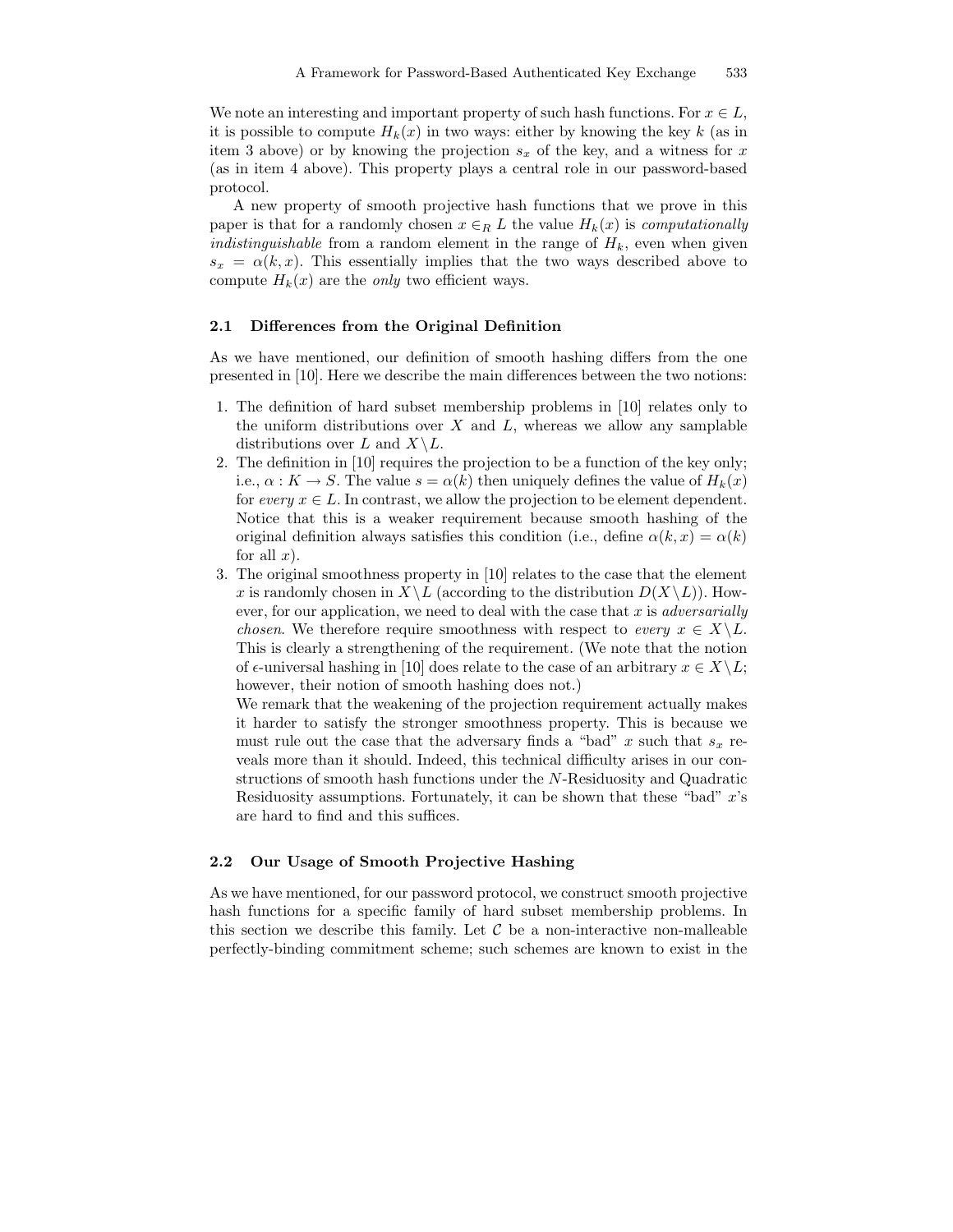common reference string model. We denote by  $C_{\rho}(m;r)$  a commitment to m using random-coins r and common reference string  $\rho$ . Such a commitment scheme is the basis for our hard problem. Let  $C_{\rho}$  denote the space of all strings that may be output by the commitment scheme  $\mathcal C$  when the CRS is  $\rho$ , and let M denote the message space. We note that actually,  $C_{\rho}$  and M must be supersets of these spaces that are *efficiently recognizable*; the actual definition of the supersets depends on the specific commitment scheme used; see Section 4. Next, define the following sets:

- $X_{\rho} = C_{\rho} \times M$ .
- $L_{\rho} = \{(c, m) \mid \exists r \ c = C_{\rho}(m; r)\}\$

Having defined the sets  $X_{\rho}$  and  $L_{\rho}$ , we now proceed to define the distributions  $D(L_{\rho})$  and  $D(X_{\rho} \setminus L_{\rho})$ . The distribution  $D(L_{\rho})$  is defined by choosing a ran $dom\ r$  and a message  $m$  (according to some other distribution) and outputting  $(C_{\rho}(m;r), m)$ . In contrast, the distribution  $D(X_{\rho} \backslash L_{\rho})$  is defined by choosing a random r and outputting  $(C_\rho(0^{|m|};r), m)$ .<sup>2</sup> Clearly, by the hiding property of C, it holds that for every m, random elements chosen from  $D(L_{\rho})$  are computationally indistinguishable from random elements chosen from  $D(X_{\rho} \backslash L_{\rho})$ . This therefore constitutes a hard subset membership problem. (The witness set  $W_{\rho}$ and NP-relation  $R_{\rho}$  are defined in the natural way.)

To summarize, the problem instance sampler for this problem uniformly chooses a common reference string  $\rho$  from CRS. This then defines the sets  $X_{\rho}, L_{\rho}, W_{\rho}$  and the NP-relation  $R_{\rho}$ . Taking the distributions  $D(L_{\rho})$  and  $D(X_{\rho})$  $L_{\rho}$ ) as defined above, we have that

$$
\Lambda = (X_{\rho}, D(X_{\rho} \backslash L_{\rho}), L_{\rho}, D(L_{\rho}), W_{\rho}, R_{\rho})
$$

is a hard subset membership problem.

Our password-based key exchange protocol assumes the existence of a smooth projective hash family for the problem  $\Lambda$ . This hash family  $\mathcal H$  is indexed by the key space K and it holds that for every  $k \in K$ ,

$$
H_k: C_\rho \times M \to G
$$

where G is a group of *super-polynomial* size. Let  $\alpha$  be the key projection function. We require that  $\alpha$  be a function of the hash key and the commitment only. That is,

$$
\alpha: K \times C_{\rho} \to S
$$

In Section 2.1, we allowed  $\alpha$  to depend on the element x, which in this case is a pair  $(c, m)$ . In our application, m will contain the secret password and we require that  $\alpha$  can be computed without knowledge of the password. Therefore,  $\alpha$  is a function of k and c, rather than a function of k and  $(c, m)$ .

<sup>&</sup>lt;sup>2</sup> In actuality, these distributions need to be defined in a slightly different way, due to the dependence on the message m. However, due to lack of space in this abstract, we slightly simplified the presentation. See the full version for details.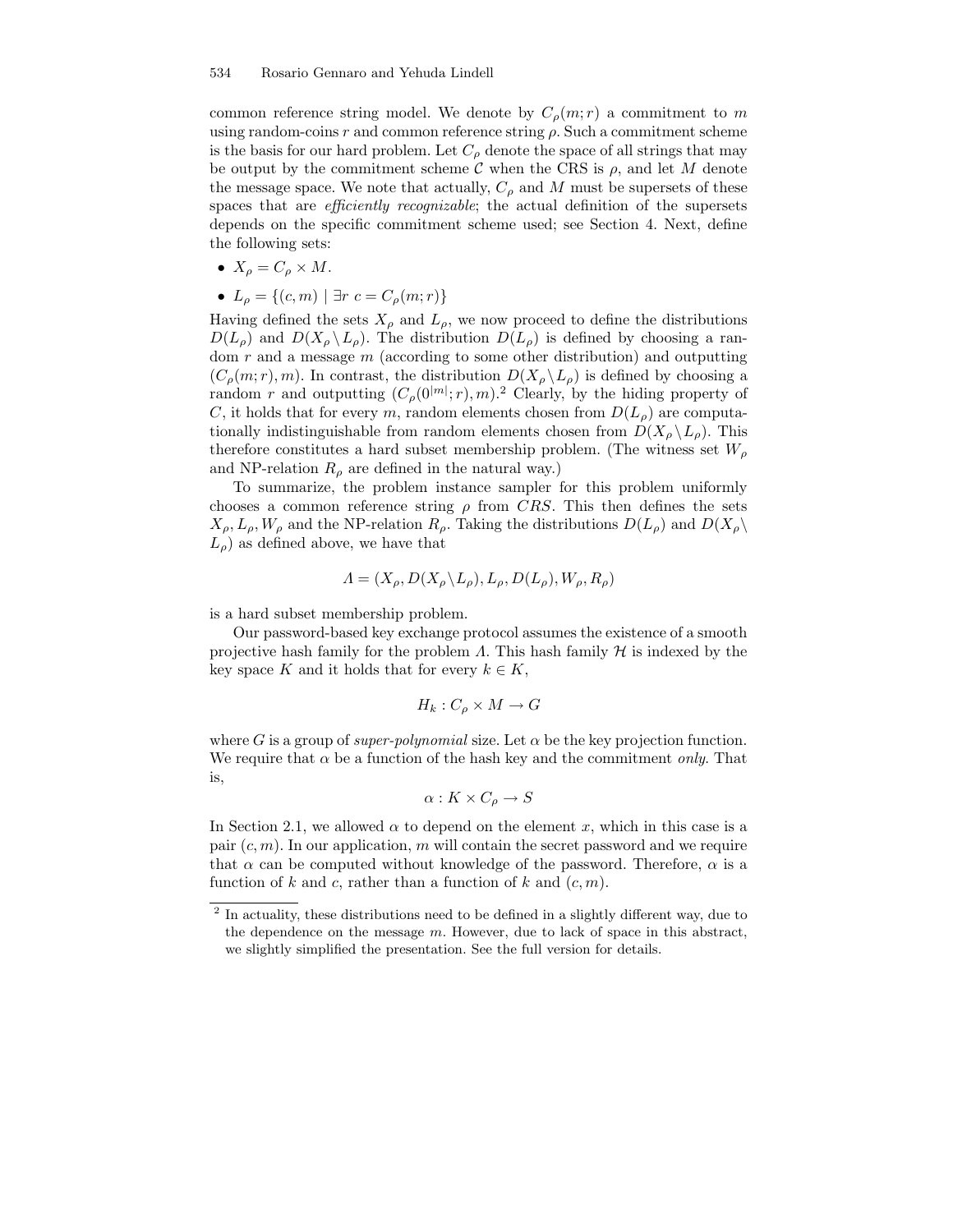# 3 The Protocol

Our protocol below uses a non-interactive and non-malleable perfectly-binding commitment scheme. The only known such schemes are in the common reference string (CRS) model, and we therefore write the protocol accordingly. Let  $\rho$ denote the CRS and let  $C_{\rho}(m;r)$  denote a commitment to the message m using random coin tosses r and the CRS  $\rho$ . We also denote by  $C_{\rho}(m)$  a commitment to m using unspecified random coins. As described in Section 2.2, we use a family of smooth projective functions  $\mathcal{H} = \{H_k\}$  such that for every k in the key space K,  $H_k: C_\rho \times M \to G$ , where M is the message space,  $C_\rho$  is an efficiently recognizable superset of  $\{C_{\rho}(m;r) \mid m \in M \& r \in \{0,1\}^*\}$ , and G is a group of super-polynomial size. Recall that the key projection function  $\alpha$  is defined as a function of K and  $C_{\rho}$ . See Section 2.2 for more details.

We assume that there is a mechanism that enables the parties to differentiate between different concurrent executions and to identify who they are interacting with. This can easily be implemented by having  $P_i$  choose a sufficiently long random string r and send the pair  $(i, r)$  to  $P_j$  along with its first message.  $P_i$ and  $P_i$  will then include r in any future messages of the protocol. We stress that the security of the protocol does not rest on the fact that these values are not modified by the adversary. Rather, this just ensures correct communication for protocols that are not under attack. The protocol appears in Figure 2 on the next page.

*Motivation for the protocol.* First notice that both  $P_i$  and  $P_j$  can compute the session key as instructed. Specifically,  $P_i$  can compute  $H_k(c, VK \circ w \circ i \circ j)$ because it has the projection key  $s$  and the witness  $r$  for  $c$ . Furthermore, it can compute  $H_{k'}(c', w)$  because it has the key  $k'$  (and therefore does not need the witness  $r'$  for  $c'$ ). Likewise,  $P_j$  can also correctly compute both the hash values (and thus the session key). Second, when both parties  $P_i$  and  $P_j$  see the same messages  $(c, s, c', s')$ , the session keys that they compute are the same. This is because the same hash value is obtained when using the hash keys  $(k \text{ and } k')$  and when using the projection keys  $(s \text{ and } s')$ . This implies that partnered parties conclude with the same session key.

We now proceed to motivate why the adversary cannot distinguish a session key from a random key with probability greater that  $Q_{\rm send}/|\mathcal{D}|$ , where  $Q_{\rm send}$ equals the number of Send oracle calls made by the adversary to different protocol instances and  $D$  is the password dictionary. In order to see this, notice that if  $P_i$ , for example, receives c' that is not a commitment to w by CRS  $\rho$ , then  $P_i$ 's session key will be statistically close to uniform. This is because  $P_i$  computes  $H_{k'}(c', w)$ , and for  $c' \notin C_{\rho}(w)$  we have that the statement  $(c', w)$  is not in the language  $L_{\rho}$  defined for  $H$  (see Section 2.2). Therefore, by the definition of smooth projective hashing,  $\{c', w, \alpha(k, c'), H_k(c', w)\}$  is statistically close to  ${c', w, \alpha(k, c'), g}$ , where  $g \in_R G$  is a random element. The same argument holds if  $P_i$  receives c that is not a commitment to  $VK \circ w \circ i \circ j$ . It therefore follows that if the adversary is to distinguish the session key from a random element, it must hand the parties commitments of the valid messages (and in particular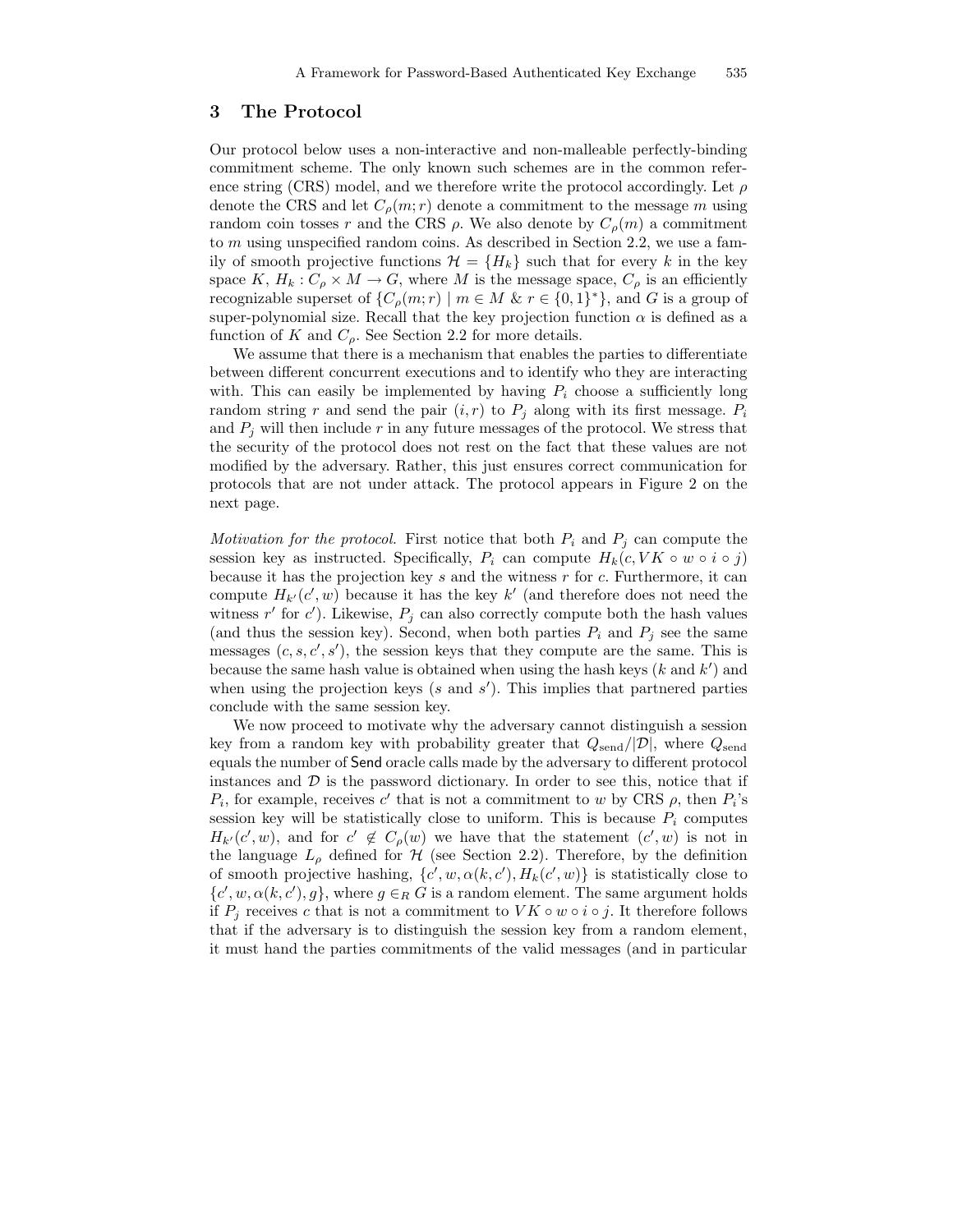## F-PaKE

Common reference string: A common reference string  $\rho$  for a noninteractive and non-malleable perfectly-binding commitment scheme C.

Common private input: A password  $w = w_{i,j}$ .

#### Messages:

- 1. Party  $P_i$  chooses a key-pair  $(VK, SK)$  from a one-time signature scheme, generates a commitment  $c = C<sub>\rho</sub>(VK \circ w \circ i \circ j; r)$ , and sends  $(VK, c)$  to  $P_j$ .
- 2. Party  $P_j$  receives  $(VK, c)$ , and checks that c is of the proper format (i.e.,  $c \in C_\rho$  as defined in Section 2.2). If yes, then,  $P_i$  does the following:
	- (a) Choose two keys  $k$  and  $k_{\text{test}}$  for the smooth projective hash function family H defined in Section 2.2 and compute the projections  $s = \alpha(k, c)$ and  $s_{\text{test}} = \alpha(k_{\text{test}}, c)$ .
	- (b) Generate a commitment  $c' = C_\rho(w; r')$ .
	- $P_j$  sends  $(s, c', s_{\text{test}})$  to  $P_i$ .
- 3.  $P_i$  receives  $(s, c', s_{\text{test}})$ , checks that  $c' \in C_\rho$ , and does the following:
	- (a) Choose a key k' for H and compute the projection  $s' = \alpha(k', c')$ .
	- (b) Compute the signature  $\sigma = \mathsf{Sign}_{SK}(s, s')$ .
	- (c) Compute the hash  $h_{\text{test}} = H_{k_{\text{test}}}(c, VK \circ w \circ i \circ j)$  using the projection key  $s_{\text{test}}$  and the witness  $r$ .
	- $P_i$  then sends  $(s', \sigma, h_{\text{test}})$  to  $P_j$ .

### Session-Key Definition:

- $P_i$  computes  $sk = H_k(c, VK \circ w \circ i \circ j) + H_{k'}(c', w)$ , where addition is in the group G. (Note that  $P_i$  computes the first element using the projection key  $s$  and the witness  $r$ .)
- $P_i$  checks that the following two conditions hold:
	- 1.  $h_{\text{test}} = H_{k_{\text{test}}}(c, VK \circ w \circ i \circ j)$
	- 2. Verify $V_{VK}((s, s'), \sigma) = 1.$

If at least one of the above conditions does not hold, then  $P_i$  aborts (setting  $\mathsf{acc} = 0$ ). Otherwise,  $P_j$  computes  $sk = H_k(c, VK \circ w \circ i \circ j) + H_{k'}(c', w)$ . (Note that the second element is computed using the projection key  $s'$  and the witness  $r'$ ).

Session-Identifier Definition: Both parties take the series of messages  $(c, s, c', s')$  to be their session identifiers.

Fig. 2. A framework for Password Based Key Exchange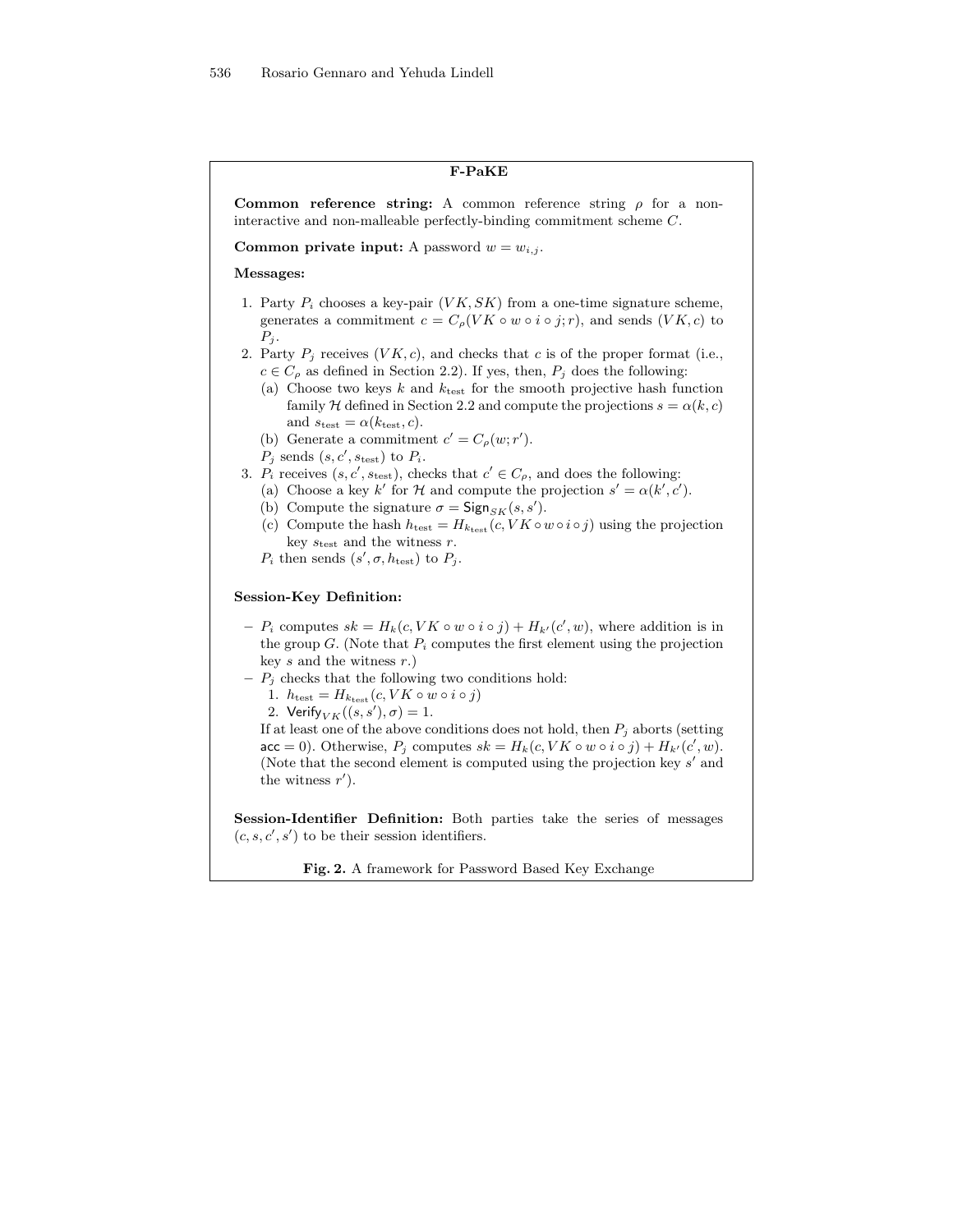containing the correct passwords). One way for the adversary to do this is to copy (valid) commitments that are sent by the honest parties in the protocol executions. However, in this case, the adversary does not know the random coins used in generating the commitment, and once again the result of the hash function is pseudorandom in G. This means that the only option left to the adversary is to come up with valid commitments that were not previously sent by honest parties. However, by the non-malleability of the commitment scheme, the adversary cannot succeed in doing this with probability non-negligibly greater than just a priori guessing the password. Since it effectively has  $Q_{\rm send}$  password guesses, its success probability is limited to  $Q_{\text{send}}/|\mathcal{D}| + \text{negl}(n)$ . We remark that the value  $h_{\text{test}}$  constitutes a test that c is a valid commitment; this is included to ensure that  $P_i$  rejects in case it receives an invalid commitment c. This is needed in the proof.

We note one more important point regarding the protocol. Based on the above explanation, one may wonder why it does not suffice to exchange  $c$  and s only, without the second exchange of  $c'$  and  $s'$ . The need for this additional exchange is best demonstrated with the following "attack". Assume that the parties only exchange c and s. Then, the adversary  $A$  can interact with  $P_i$  and obtain the commitment c. Next, A chooses k and returns  $s = \alpha(k, c)$  to  $P_i$ . Now, if the session key was defined to be  $H_k(c, w)$ , then A can distinguish this from random as follows. By traversing the dictionary  $D$  with all possible w's, A can compile a list of all  $|\mathcal{D}|$  possible candidates for the session key (A can do this because it knows k and so can compute  $H_k(c, w)$  without a witness for c). Since  $\mathcal D$  may be small, this enables  $\mathcal A$  to easily distinguish the session key from random. This problem is overcome, however, by having the parties repeat the commitment/projection exchange in both directions. We have the following theorem:

Theorem 1. Assume that C is a non-interactive and non-malleable perfectlybinding commitment scheme that is secure under multiple commitments, and assume that  $H$  is a family of smooth projective hash functions. Then, Protocol F-PaKE in Figure 2 is a secure password-based session-key generation protocol.

The proof of Theorem 1 appears in the full version of the paper. Our proof of security differs from the proof of [21] in a number of ways. First, our proof is based on more generic primitives and is therefore more modular. Second, our proof holds for the case that the parties commit to their passwords etc. using a non-malleable commitment scheme. In contrast, the proof of [21] requires that the parties "commit" using a CCA2-secure encryption scheme. In particular, their proof uses the capability of decryption in an essential way, whereas ours does not.

Using CCA2-encryption instead of non-malleable commitments. If a CCA2 encryption scheme is used to implement the non-malleable commitments, then the  $s_{\text{test}}$  and  $h_{\text{test}}$  values can be removed from the protocol, improving the efficiency. The proof of the security of the protocol with this modification is actually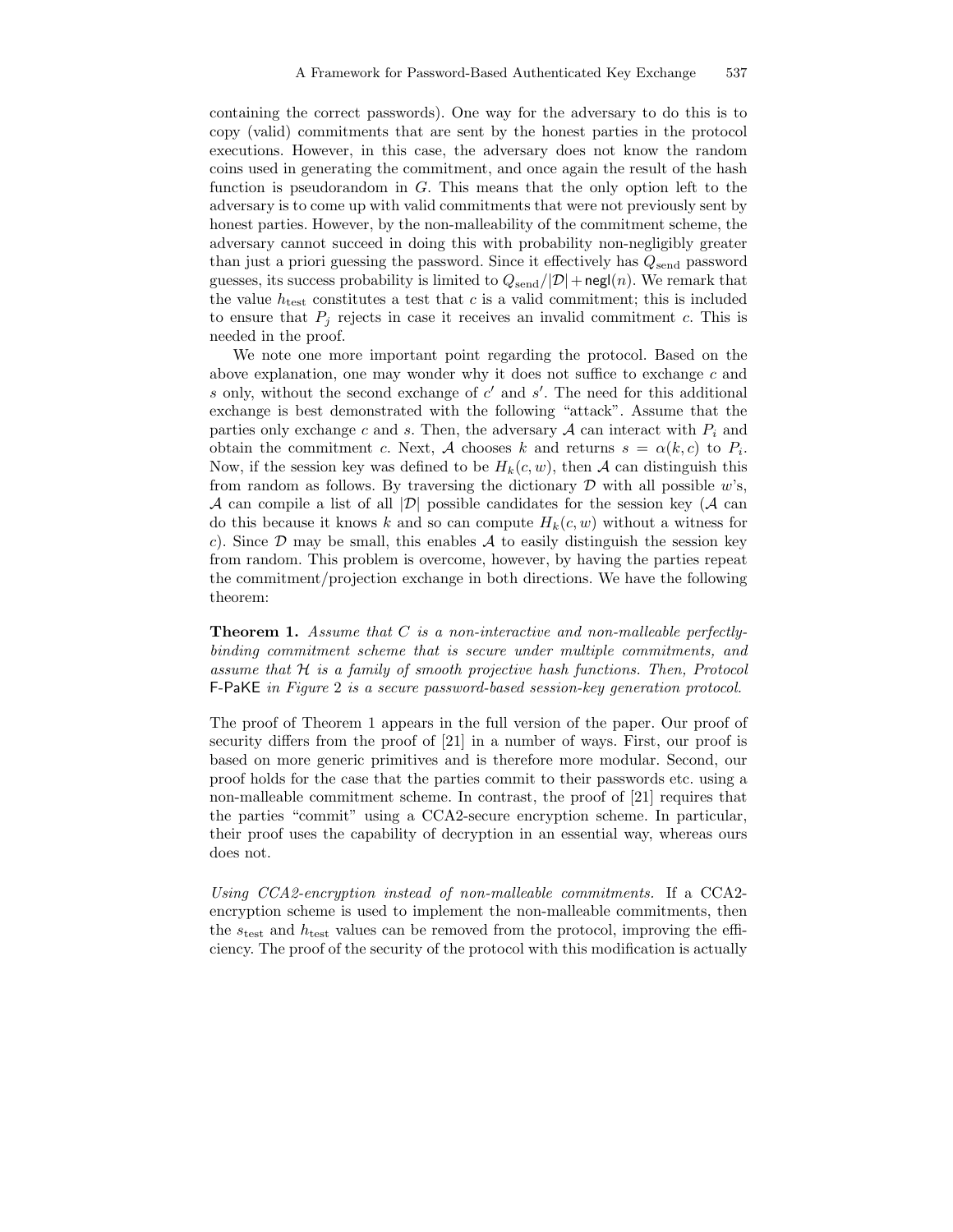very different from our proof of Theorem 1, and is quite similar to the proof of [21]. This version of the protocol has the advantage of being slightly more efficient.

Protocol F-PaKE and the protocol of KOY [21]. Consider the above-mentioned modification of the protocol that relies on CCA2 encryption. Then, a protocol almost identical to that of [21] is obtained by using the CCA2-encryption scheme of Cramer and Shoup [9] that is based on the DDH assumption. Indeed, as we have mentioned, our protocol framework was obtained through an abstraction of [21].

# 4 Encryption Schemes With Smooth Projective Hashing

As we discussed in Section 2.2, the underlying language for the hard subset membership problem that we refer to is the language of pairs  $(c, m)$  where  $c = C<sub>\rho</sub>(m)$ . However, in all our specific instantiations of the protocol, we use a CCA2-secure encryption scheme for the non-malleable commitment. Thus, in the context of our protocol, the common reference string  $\rho$  is defined to be the public-key pk of the encryption scheme, and a commitment to  $m$  is defined as an encryption  $E_{pk}(m)$ .

In the full paper, we construct smooth projective hash functions for all three CCA2-secure encryption schemes proposed by Cramer and Shoup in [9, 10]. The smooth hashing for the DDH-based scheme from [9] was already implicitly described in the KOY protocol [21]. We explicitly define the construction and prove that it constitutes a smooth projective hash family. Furthermore, we construct new smooth projective hash functions for the CCA2-schemes based on the Quadratic Residuosity and N-Residuosity Assumptions presented in [10]. In this abstract we only present the construction based on the N-residuosity assumption.

### 4.1 A Relaxed Notion of Smooth Projective Hashing

The smooth projective hash functions we present do not satisfy the definition we presented in Section 2 but rather a relaxed definition.<sup>3</sup> This weaker notion is still sufficient to prove the security of our password-based key exchange protocol.

The relaxation here involves modifying the stronger smoothness condition as defined in Section 2. Informally speaking, we no longer require that the smoothness condition hold for all values  $x \in X \backslash L$ . Rather, we define a subset  $\Delta \subset X \backslash L$ in which the smoothness property may not hold. However, we require that it is computationally hard to find any element in  $\Delta$ . This suffices because the result is that a computationally bound adversary cannot produce any "bad" elements for which the smoothness property will not hold. Formally, we say that the family

<sup>&</sup>lt;sup>3</sup> We remark that the smooth projection hash functions for the encryption scheme based on the DDH assumption do satisfy the stricter original definition.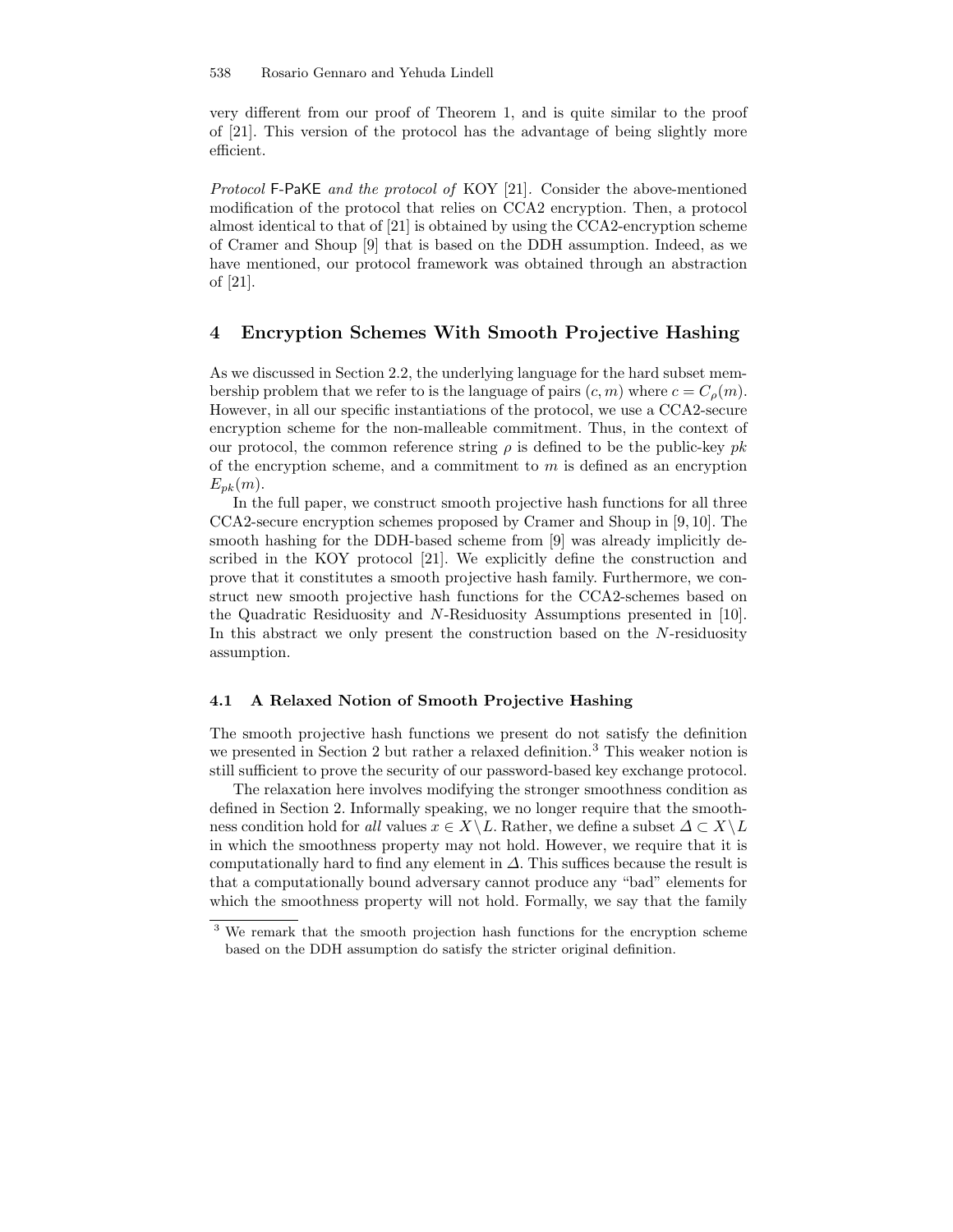$H$  is a weak smooth projective hash family if the stronger smoothness condition is replaced by the following two conditions:

1. There exists a subset  $\Delta \subset X \backslash L$  which is hard to sample, i.e. for all probabilistic polynomial-time Turing Machines A

$$
\Pr[A(1^n, X, L) \in \Delta] < \mathsf{negl}(n)
$$

Furthermore, it is easy to verify membership in  $\Delta$ . That is, there exists a probabilistic polynomial-time Turing Machine T such that for every  $x \in \Delta$ ,  $Pr[T(X, L, x) = 1] > 1 - negl(|x|)$  and for every  $x \notin \Delta$ ,  $Pr[T(X, L, x) = 1] <$  $negl(|x|);$ 

2. For every  $x \in X \setminus (\Delta \cup L)$ :

$$
\left\{V(x,\alpha(k,x),H_k(x))\right\}_{n\in\mathbb{N}} \stackrel{\text{s}}{=} \left\{V(x,\alpha(k,x),g)\right\}_{n\in\mathbb{N}}
$$

The random variable V is defined in Section 2.

In other words, the strong smoothness property only holds for values  $x \notin \Delta$ . In particular, it may be possible to distinguish  $H_k(x')$  from a random g for  $x' \in \Delta$ . This would be worrisome were it not for the first condition above that tells us that the probability that the adversary will find such an  $x \in \Delta$  is negligible.

### 4.2 The Cramer-Shoup scheme based on N-residuosity

This construction is for the Cramer-Shoup CCA2-secure encryption scheme based on the hardness of deciding N-residuosity in  $Z_{N^2}^*$  [10]. This assumption was originally introduced by Paillier in [24]. We describe a small variation of the original Cramer-Shoup scheme, which can easily be proven secure using the same techniques used in [10].

Let  $N = pq$  be the product of two safe primes, i.e.  $p = 2p' + 1$  and  $q = 2q' + 1$ , with  $p', q'$  prime as well. Let  $N' = p'q'$ . Assume w.lo.g. that  $q' < p'$  and that  $|q'| = |p'| = \text{poly}(n) > 2n$  where *n* is the security parameter.

Consider the group  $Z_{N^2}^*$ ; its order is  $4NN'$ . Let's consider the subgroup  $J_N$ of  $Z_{N^2}^*$  which contains all the elements whose Jacobi symbol with respect to N is 1. It is not hard to see that  $J_N$  is cyclic, has order  $2NN'$  and can be written as the direct product of three cyclic subgroup  $J_N = G \cdot G_1 \cdot G_2$  where G is the subgroup of  $J_N$  which contains all the  $(2N)$ -residues. Clearly G has order N'. On the other hand  $G_1$  is a group of order N and  $G_2$  is the group generated by  $(-1)$ . Denote  $G' = G \cdot G_2$ . See [10] for details.

A generator g for G' can be found by selecting  $\mu \in_R Z^*_{N^2}$  and setting  $g =$  $-\mu^{2N}$ . It is not hard to see that this results in a generator with overwhelming probability, and that the distribution is statistically close to uniform over all generators of  $G'$ . Clearly  $g^2$  will then be a generator for  $G$ .

The N-residuosity assumption says that it's hard to distinguish between a random element of  $Z_{N^2}^*$  and a random N-residue mod  $N^2$ . The following encryption scheme is CCA2-secure under this assumption.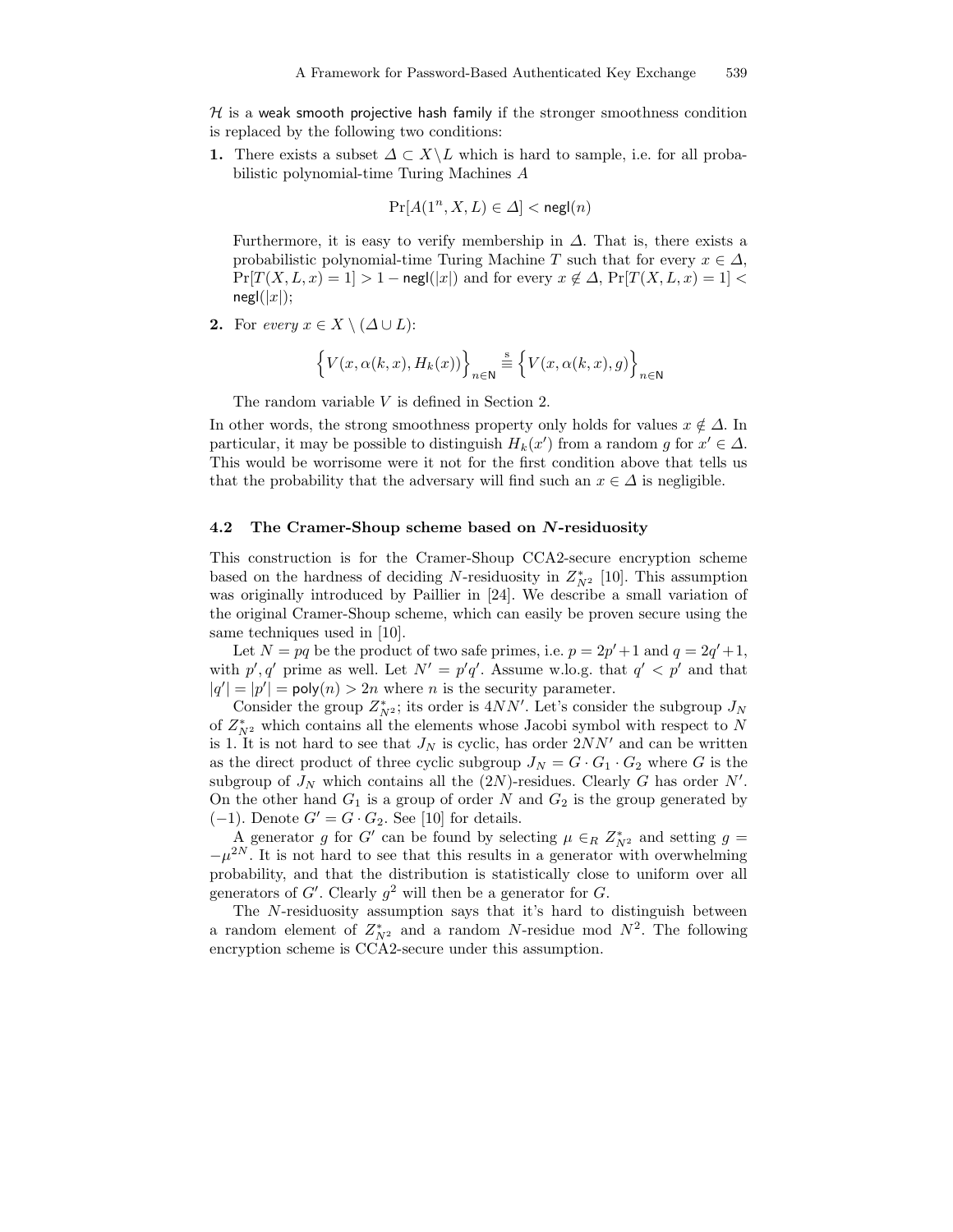A preliminary Lemma. Before describing the scheme we prove a technical Lemma that will be useful later in the construction of the smooth projective hash function for it. The Lemma states that, if factoring is hard, it is computationally infeasible to find elements of "low" order in the group G.

**Lemma 1.** Let  $N = pq$ , with  $p = 2p' + 1$ ,  $q = 2q' + 1$  and  $p, q, p', q'$  all distinct primes. Let g' be a generator of G as above and let  $h = (g')^z \mod N$ , with  $h \neq \pm 1$ . If  $GCD(z, N') > 1$  then  $GCD(h \pm 1, N) > 1$ .

We now describe the scheme.

Key Generation. Randomly choose the secret key  $z, \tilde{z}, \tilde{z} \in [0..N^2/2]$  and publish the public key  $h = g^z$ ,  $\tilde{h} = g^{\tilde{z}}$  and  $\hat{h} = g^{\tilde{z}}$ . We assume w.l.o.g that  $h \neq 1$  and  $GCD(\tilde{z}, N') = 1$  since the opposite happens only with negligible probability. The public key also includes a universal one-way hash function [23]  $H$  which maps inputs to  $Z_N$ .

Encryption. To encrypt a message  $m \in Z_N$ , choose  $r \in_R [0..N/4]$  and compute  $u = g^r, e = (1 + mN)h^r$  and  $v = ||(\tilde{h}\hat{h}^\theta)^r||$ , where  $\theta = H(u, e)$  and the function  $\|\cdot\|$  is defined as  $\|v\| = v$  if  $v \leq N^2/2$  and  $\|v\| = N^2 - v$  otherwise<sup>4</sup>.

Decryption. We describe the decryption mechanism for completeness. Given a ciphertext  $(u, e, v)$  the receiver checks that  $v \leq N^2/2$ , then computes  $\theta = H(u, e)$ and checks if  $v^2 = u^{2(\tilde{z}+\theta\tilde{z})}$ . If either test fails it outputs "?", otherwise let  $\tilde{m} = eu^{-z}$ . If  $\tilde{m} = (1 + mN)$  for some m, output m, otherwise output "?".

A smooth projective hash function. We define a smooth projective hashing for this encryption scheme, by specifying the sets  $X, L, K$ , the projection function  $\alpha$ , and the hash function  $H_k$ . In order to define the set C (that must be an efficiently recognizable superset of all possible ciphertexts; see Section 2.2), we first define the notion of a proper ciphertext: A ciphertext  $c = (u, e, v)$  is called proper if  $u, e, v$  all have Jacobi symbol equal to 1, with respect to N. Also given  $\theta = H(u, e)$ , we require that if  $\tilde{h} \hat{h}^{\theta} = 1$  then  $v = 1$  as well. We now define  $X =$  $\{(c,m)\}\)$ , where c is any proper ciphertext and m is any message. Observe that proper ciphertexts can be easily recognized, as required. As defined in Section 2.2, the language  $L$  is the subset of  $X$  where  $c$  is an encryption of  $m$  with publickey pk.

The key space is  $[0..2NN']^3$  i.e. the key for a hash function is  $k = (a_1, a_2, a_3)$ such that  $a_i \in_R [0..2NN']$ . However this space is not efficiently samplable so we replace it with  $[0..N^2/2]$ . The uniform distribution over  $[0..N^2/2]$  is statistically close to the uniform one over  $[0..2NN']$ . The description of the family also includes a hash function UH randomly chosen from a 2-universal family.  $UH: J_N \longrightarrow \{0,1\}^n$ .

<sup>&</sup>lt;sup>4</sup> The full version explains why the *absolute value function*  $\|\cdot\|$  is needed.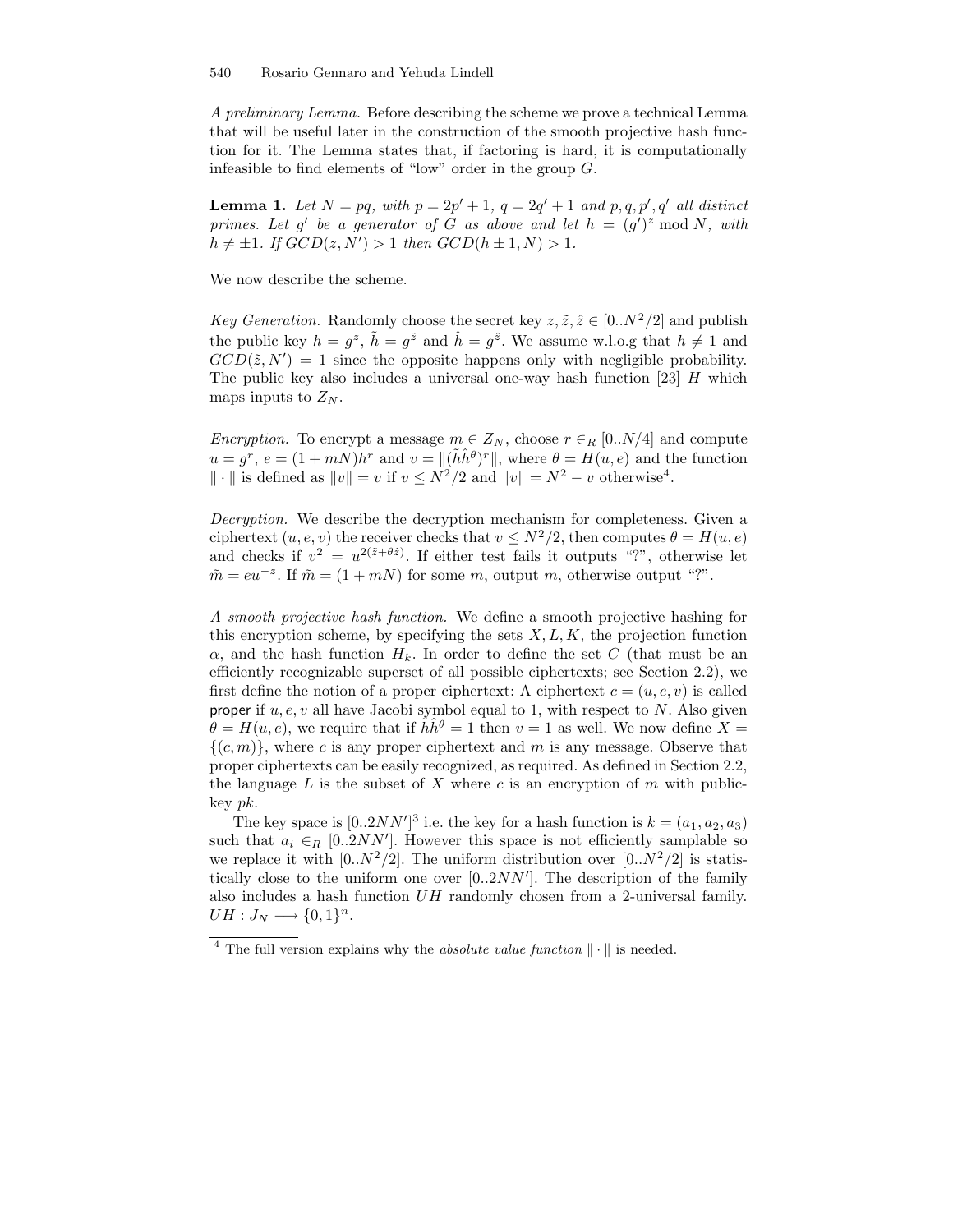Given an input  $x = (c, m) = ((u, e, v), m)$  the projection function is defined by

$$
s_x = \alpha(k, x) = g^{2a_1} h^{2a_2} (\tilde{h} \hat{h}^{\theta})^{2a_3}
$$

where  $(g, h, \tilde{h}, \hat{h})$  constitutes the public key and  $\theta = H(u, e)$ .

Given an input  $x = (c, m) = ((u, e, v), m)$  the hash function is defined as  $H_k(x) = UH[f_k(x)]$  where

$$
f_k(x) = u^{2a_1} \left(\frac{e}{1+mN}\right)^{2a_2} v^{2a_3}
$$

Notice that if c is a correct encryption of m under key pk, then  $f_k(x) = s_x^r$ , where  $r$  is the randomness used to construct  $c$ . Thus, it is possible to compute  $H_k(x)$  given only the projection and the witness, as required.

We need to prove the smoothness property. Consider  $x = (c, m) \in X \backslash L$ ; i.e.,  $c = (u, e, v)$  is a proper ciphertext, but is not a correct encryption of m using the public key  $(g, h, \tilde{h}, \hat{h})$ . Let  $\theta = H(u, e)$  and consider  $\lambda = \tilde{z} + \theta \hat{z} \mod N'$ . Notice that we can write  $(\tilde{h}\hat{h}^{\theta})^2 = g^{2\lambda}$ .

We are going to prove that  $H_k$  is a weak smooth projective hash. Thus we need to define a set  $\Delta$  of commitments for which the smoothness property may not hold, but such that finding an element in  $\Delta$  is infeasible. We say that a commitment is in  $\Delta$  if  $GCD(\lambda, N') \neq 1, N'$ . Lemma 1 shows that producing a commitment with this property is equivalent to factoring  $N$ . It also shows how to easily recognize such elements (just test if  $GCD((\tilde{h}\hat{h}^{\theta})^2 \pm 1, N)$  is a non-trivial factor of N). From now on, we assume to be outside of  $\Delta$ .

By assumption, if  $(\tilde{h}\hat{h}^{\theta})^2$  is different than 1, then it is also a generator for G. Notice that  $g^2$  and  $h^2$  are also generators of G, thus we can write the commitment as  $u = (-1)^{\tilde{b}_1} \gamma_1 (g^2)^{r_1}, e = (-1)^{b_2} \gamma_2 (h^2)^{r_2} (1 + mN)$  and  $v = (-1)^{b_3} \gamma_3 [(\tilde{h}h^{\theta})^2]^{r_3}$ where  $\gamma_i \in G_1$ . Notice that in the computation of  $H_k(x)$  the (-1) components are irrelevant since we raise each term to the power 2a. So we ignore them from now on.

Consider now the equation in the  $a_i$ 's defined by the projection  $s_x$ . Notice that  $s_x \in G$  since we are squaring each term. Therefore:

$$
\log_{g^2} s_x = a_1 + za_2 + \lambda a_3 \mod N'
$$
 (1)

Let us distinguish two cases:

• There exists  $\gamma_i \neq 1$ . Then we have that  $f_k(x) = (\gamma_i^2)^{a_i} \cdot \sigma$  for some  $\sigma \in J_N$ . Let  $[a_1, a_2, a_3]$  be a solution of Equation (1), mod N'. Consider the set of keys obtained as

$$
A_{a_1, a_2, a_3} = [a_1 + d_1 N', a_2 + d_2 N', a_3 + d_3 N']
$$

for  $d_i \in [0..2N-1]$ . Given  $s_x$  the key k is uniformly distributed in the union over all  $[a_1, a_2, a_3]$  which are solutions of Eq. (1) of the sets  $A_{a_1, a_2, a_3}$ . Let's focus on one specific set  $A_{a_1,a_2,a_3}$ . Recall that  $\gamma_i \in G_1$  and  $\gamma_i \neq 1$  so its order is either p, q, N. Since 2 is co-prime with these values, the order of  $\gamma_i^2$  is the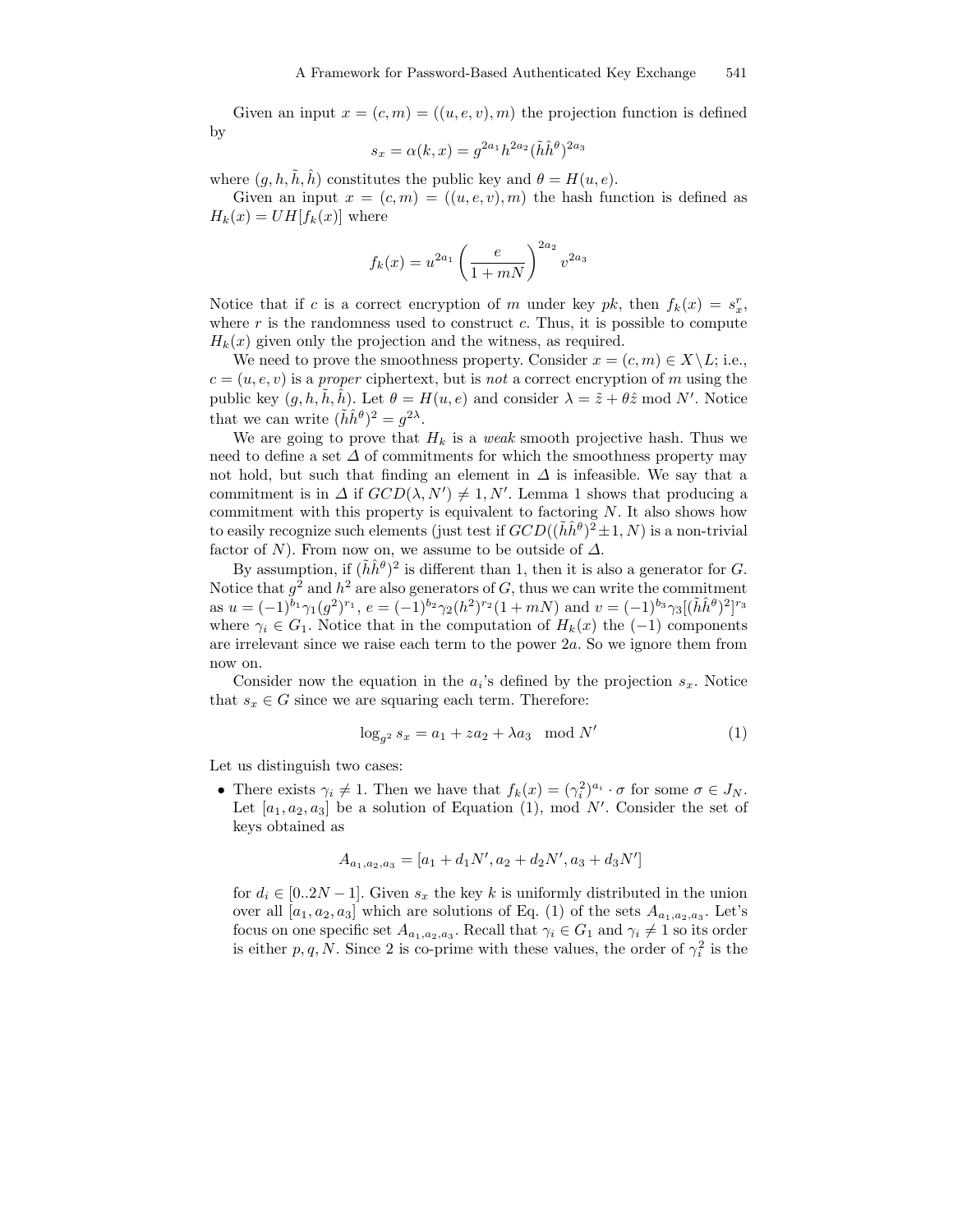same as the one of  $\gamma_i$ . And since  $GCD(N, N') = 1$  we have that keys of the form  $a_i + d_i N$  map  $(\gamma_i^2)^{a_i + d_i N}$  uniformly over the group generated by  $\gamma_i$ .

In conclusion, given  $s_x$  the value  $(\gamma_i^2)^{a_i}$  and consequently  $f_k(x)$ , can be guessed with probability at most  $1/q$ .

•  $\gamma_i = 1$  for all  $i = 1, 2, 3$ . Then  $f_k(x)$  is an element of G and thus its discrete log with respect to  $g^2$  defines another equation in the  $a_i$ 's (recall that  $GCD(2, N') = 1$  thus  $2^{-1}$  is well defined mod N'):

$$
2^{-1}\log_{g^2} f_k(x) = r_1 a_1 + r_2 z a_3 + r_3 \lambda a_3 \mod N'
$$
 (2)

We want to prove that Equations  $(1)$  and  $(2)$  are "linearly independent", i.e. the  $2 \times 3$  matrix of the coefficients of these equations in the  $a_i$ 's has at least one  $2 \times 2$  minor whose determinant is non-zero mod  $N'$ .

Since  $c$  is not a correct commitment to  $m$  then we must have that either  $r_2 \neq r_1$  or  $r_3 \neq r_1$ . Then the corresponding minors have determinant  $z(r_2$  $r_1$ ) and  $\lambda(r_3 - r_2)$ . Since z and  $\lambda$  are co-prime with N' (recall that we are outside of  $\Delta$ ), we have that at least one of these minors has non-zero determinant.

If this determinant is invertible mod  $N'$ , then it is easy to see that  $f_k(x)$ is uniformly distributed over  $G$  given  $s_x$ .

Assume now that both determinants are non-invertible. Then it must be that both  $r_2 - r_1$  and  $r_3 - r_1$  are multiples of either  $p'$  or  $q'$ . Assume w.l.o.g. that  $r_2 = r_1 + \gamma_2 p'$  and  $r_3 = r_1 + \gamma_3 q'$  (the argument is the same if you switch  $p'$  and  $q'$ ). Then the corresponding minor has determinant  $z\lambda(r_3 - r_2)$  which is invertible mod  $N'$ . Thus again  $f_k(x)$  is uniformly distributed over G given  $s_x$ .

Finally we are left with the case in which  $r_2 = r_1 + \gamma_2 p'$  and  $r_3 = r_1 + \gamma_3 p'$  $\gamma_3 p'$  (again w.l.o.g. since the argument is the same for q'). This means that Equations  $(1)$  and  $(2)$  are linearly dependent mod  $p'$  but they must be linearly independent mod q' (recall that either  $r_2 \neq r_1$  or  $r_3 \neq r_1$  mod N'). Thus  $\log_g f_k(x)$  is uniformly distributed mod q'.

In any case we can bound the probability of guessing  $H_k(x)$  given  $s_x$ , with  $1/q'$ .

In conclusion we have that given  $s_x$  the value  $f_k(x)$  can be guessed with probability at most  $1/q' < 2^{-2n}$  by choice of the security parameter. Applying the properties of 2-universal hash functions we have that the distribution of  $H_k(x)$ is  $2^{-n/3}$  close to uniform over  $\{0,1\}^n$ .

Acknowledgements: We are grateful to both Jonathan Katz and Victor Shoup for answering our questions about their respective papers [21] and [10]. We also thank Jonathan for some helpful comments on the presentation.

### References

1. M. Bellare, D. Pointcheval and P. Rogaway. Authenticated Key Exchange Secure Against Dictionary Attacks. In Eurocrypt 2000, Springer-Verlag (LNCS 1807), pages 139–155, 2000.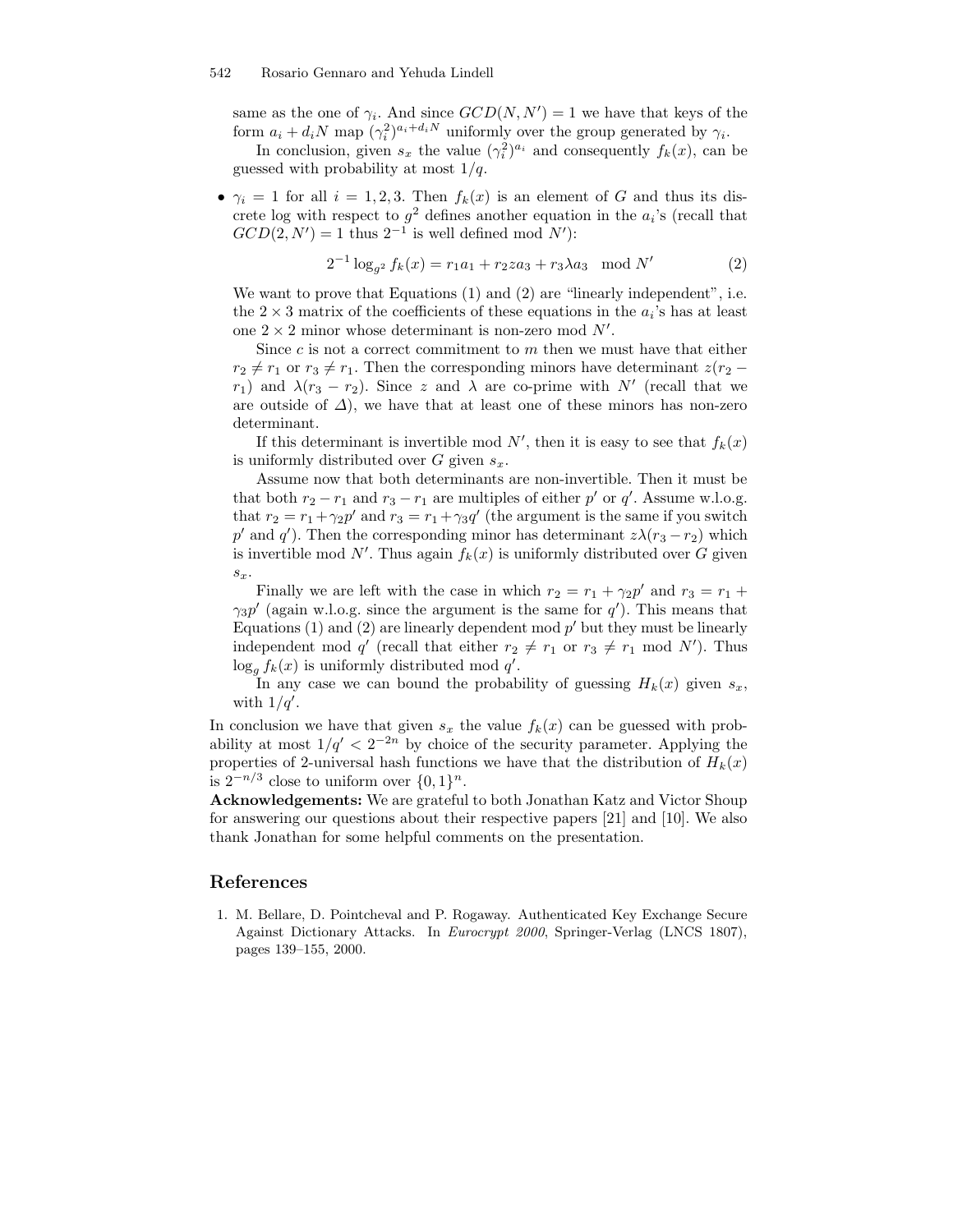- 2. M. Bellare and P. Rogaway. Random Oracles are Practical: A Paradigm for Designing Efficient Protocols. In 1st Conf. on Computer and Communications Security, ACM, pages 62–73, 1993.
- 3. M. Bellare and P. Rogaway. Entity Authentication and Key Distribution. In CRYPTO'93, Springer-Verlag (LNCS 773), pages 232–249, 1994.
- 4. S. M. Bellovin and M. Merritt. Encrypted Key Exchange: Password based protocols secure against dictionary attacks. In Proceedings 1992 IEEE Symposium on Research in Security and Privacy, pages 72–84. IEEE Computer Society, 1992.
- 5. S. M. Bellovin and M. Merritt. Augmented encrypted key exchange: A passwordbased protocol secure against dictionary attacks and password file compromise. In Proceedings of the 1st ACM Conference on Computer and Communication Security, pages 244–250, 1993.
- 6. V. Boyko, P. MacKenzie and S. Patel. Provably Secure Password-Authenticated Key Exchange Using Diffie-Hellman. In Eurocrypt 2000, Springer-Verlag (LNCS 1807), pages 156–171, 2000.
- 7. R. Canetti, O. Goldreich, and S. Halevi. The Random Oracle Methodology, Revisited. In 30th STOC, pages 209–218, 1998.
- 8. R. Canetti and H. Krawczyk. Analysis of Key-Exchange Protocols and Their Use for Building Secure Channels. In Eurocrypt 2001, Springer-Verlag (LNCS 2045), pages 453–474, 2001.
- 9. R. Cramer and V.Shoup. A practical public-key cryptosystem secure against adaptive chosen ciphertexts attacks. In CRYPTO'98, Springer-Verlag (LNCS 1462), pages 13–25, 1998.
- 10. R. Cramer and V.Shoup. Universal Hash Proofs and a Paradigm for Adaptive Chosen Ciphertext Secure Public-Key Encryption. In Eurocrypt 2002, Springer-Verlag (LNCS 2332), pages 45–64, 2002.
- 11. G. Di Crescenzo, Y. Ishai, and R. Ostrovsky. Non-Interactive and Non-Malleable Commitment. In 30th STOC, pages 141–150, 1998.
- 12. G. Di Crescenzo, J. Katz, R. Ostrovsky and A. Smith. Efficient and Non-interactive Non-malleable Commitment. In Eurocrypt 2001, Springer-Verlag (LNCS 2045), pages 40–59, 2001.
- 13. W. Diffie and M.E. Hellman. New Directions in Cryptography. IEEE Trans. on Inf. Theory, IT-22, pp.644–654, Nov. 1976.
- 14. D. Dolev, C. Dwork and M. Naor. Non-malleable Cryptography. SIAM Journal of Computing, 30(2):391–437.
- 15. C. Dwork. The non-malleability lectures. Course notes for CS 359, Stanford University, Spring 1999. Available at: theory.stanford.edu/∼gdurf/cs359-s99.
- 16. O. Goldreich. Foundations of Cryptography Basic Tools. Cambridge University Press. 2001.
- 17. O. Goldreich and Y. Lindell. Session Key Generation using Human Passwords Only. In CRYPTO 2001, Springer-Verlag (LNCS 2139), pages 408–432, 2001.
- 18. S. Halevi and H. Krawczyk. Public-Key Cryptography and Password Protocols. In ACM Conference on Computer and Communications Security, 1998.
- 19. D.P. Jablon. Strong password-only authenticated key exchange. SIGCOMM Computer Communication Review, 26(5):5–26, 1996.
- 20. J. Katz. Efficient Cryptographic Protocols Preventing "Man-in-the-Middle" Attacks. Ph.D. Thesis, Columbia University, 2002.
- 21. J. Katz, R. Ostrovsky and M. Yung. Practical Password-Authenticated Key Exchange Provably Secure under Standard Assumptions. In Eurocrypt 2001, Springer-Verlag (LNCS 2045), pp.475–494, 2001.